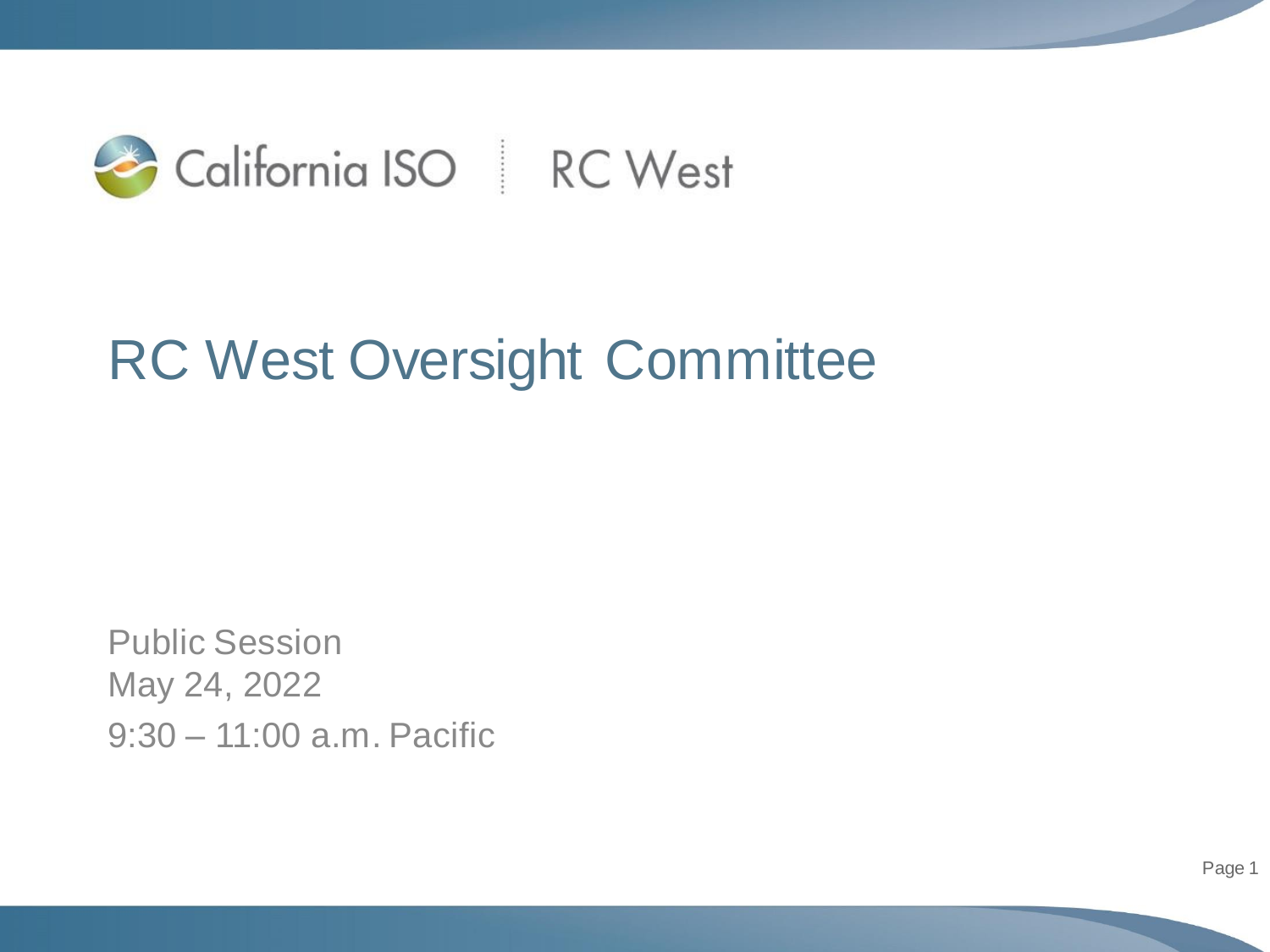## Housekeeping Reminders

- This call is being recorded for informational and convenience purposes only. Please request permission from RC West before reprinting any related transcriptions.
- Materials related to the RC West Oversight Committee are available on [www.caiso.com](http://www.caiso.com/) / Stay Informed / RC West.
- If you need technical assistance during the meeting, please send a chat to the event producer.

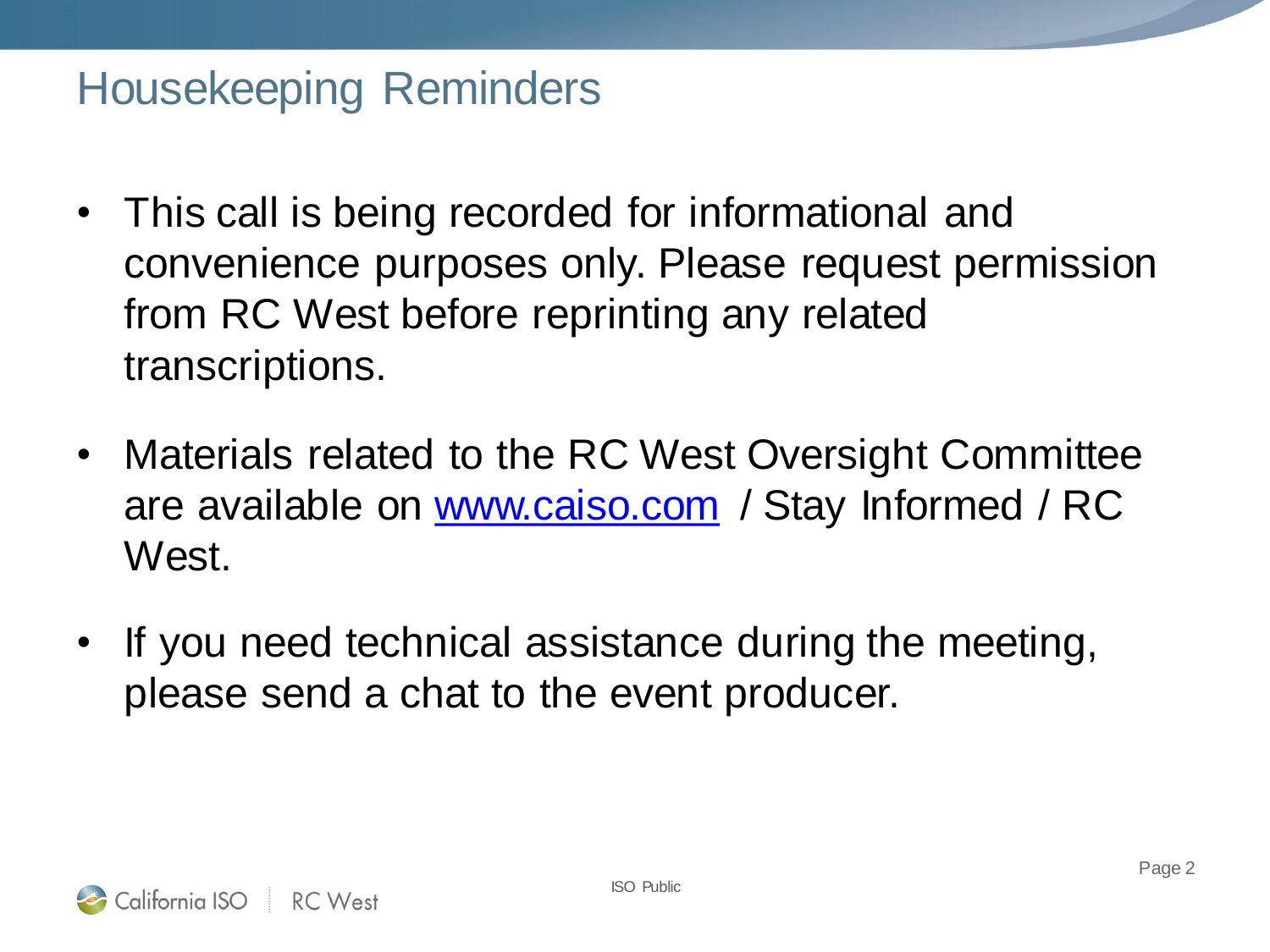## Agenda

| Time*:          | <b>Topic:</b>                                                                                                                                                                                                          | <b>Presenter:</b>                                                                                                |
|-----------------|------------------------------------------------------------------------------------------------------------------------------------------------------------------------------------------------------------------------|------------------------------------------------------------------------------------------------------------------|
| $9:30 - 9:35$   | Welcome/agenda                                                                                                                                                                                                         | <b>Brenda Corona</b>                                                                                             |
| $9:35 - 9:45$   | Roll call                                                                                                                                                                                                              | Ben Brandt - Chair                                                                                               |
| $9:45 - 10:10$  | <b>RC West Operations Update</b><br>General operations<br>$\bullet$<br>COVID-19 update<br>RC West Summer Readiness highlights<br>$\bullet$<br>Procedures update<br>$\bullet$<br>RC Metrics Q1 2022 update<br>$\bullet$ | Tim Beach, RC West<br>Kathy Fernandez, CAISO<br>Ankit Mishra, CAISO<br>Aung Oo, CAISO<br>Tricia Johnstone, CAISO |
| $10:10 - 10:15$ | CIP-014 NERC Reliability Standard Risk<br><b>Assessment Agreement</b>                                                                                                                                                  | Debi LeVine, CAISO                                                                                               |
| $10:15 - 10:45$ | <b>Working Group Updates</b><br>• DEWG<br>• OPWG: Frequency Response Monitor &<br>Mitigation task force update<br>• OPWG/RTWG:<br>• PI Vision<br>• Voltage SOL task force update                                       | Rachel Melton, CAISO<br>Aftab Alam, CAISO<br>Tim Beach, RC West                                                  |
| $10:45 - 10:50$ | Future agenda items                                                                                                                                                                                                    |                                                                                                                  |
| $10:50 - 11:00$ | <b>Public Comment</b>                                                                                                                                                                                                  |                                                                                                                  |
| 11:00           | <b>Public Session Adjourned</b>                                                                                                                                                                                        |                                                                                                                  |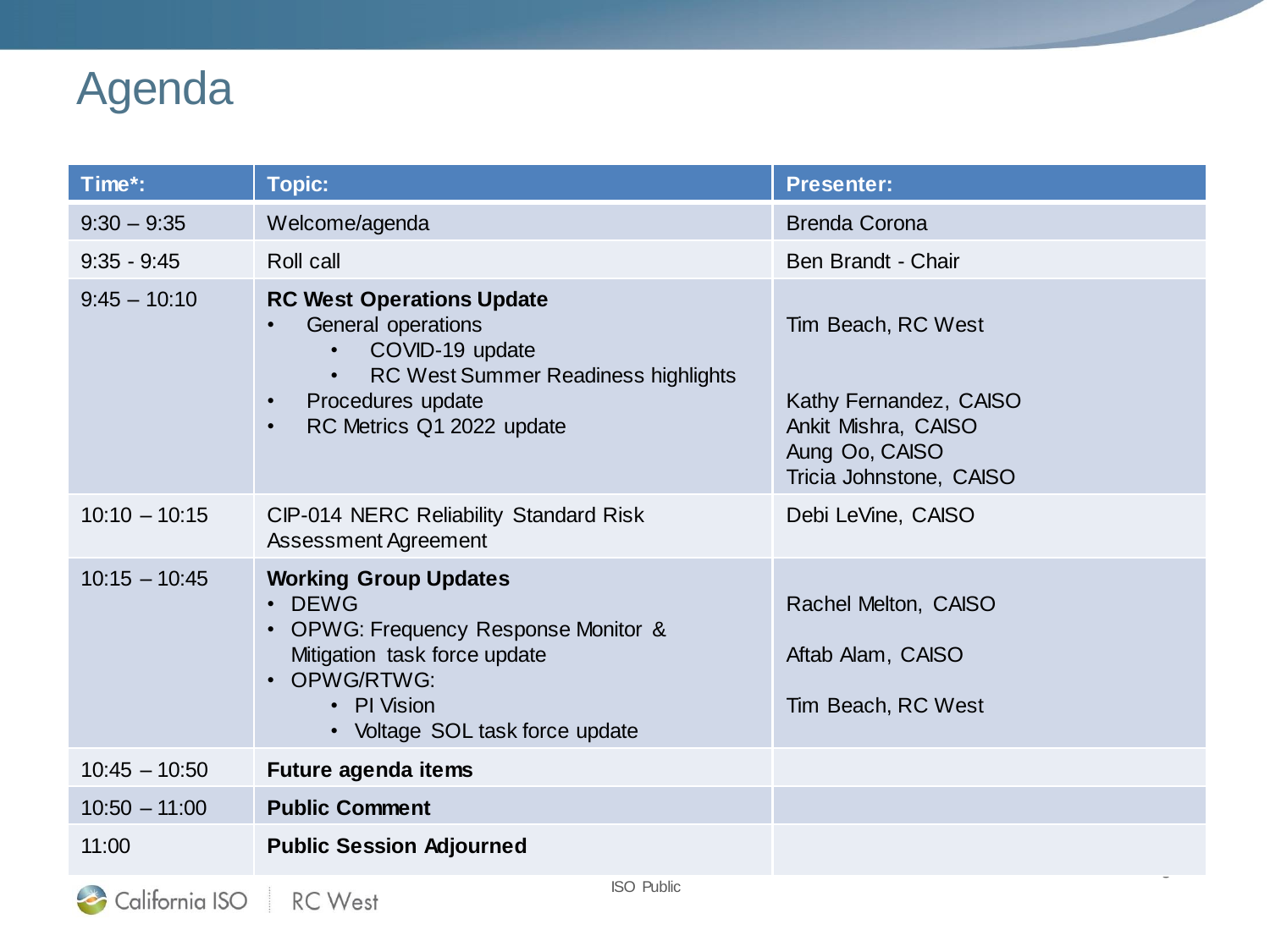## Committee Member Roll Call

Ben Brandt Committee Chair

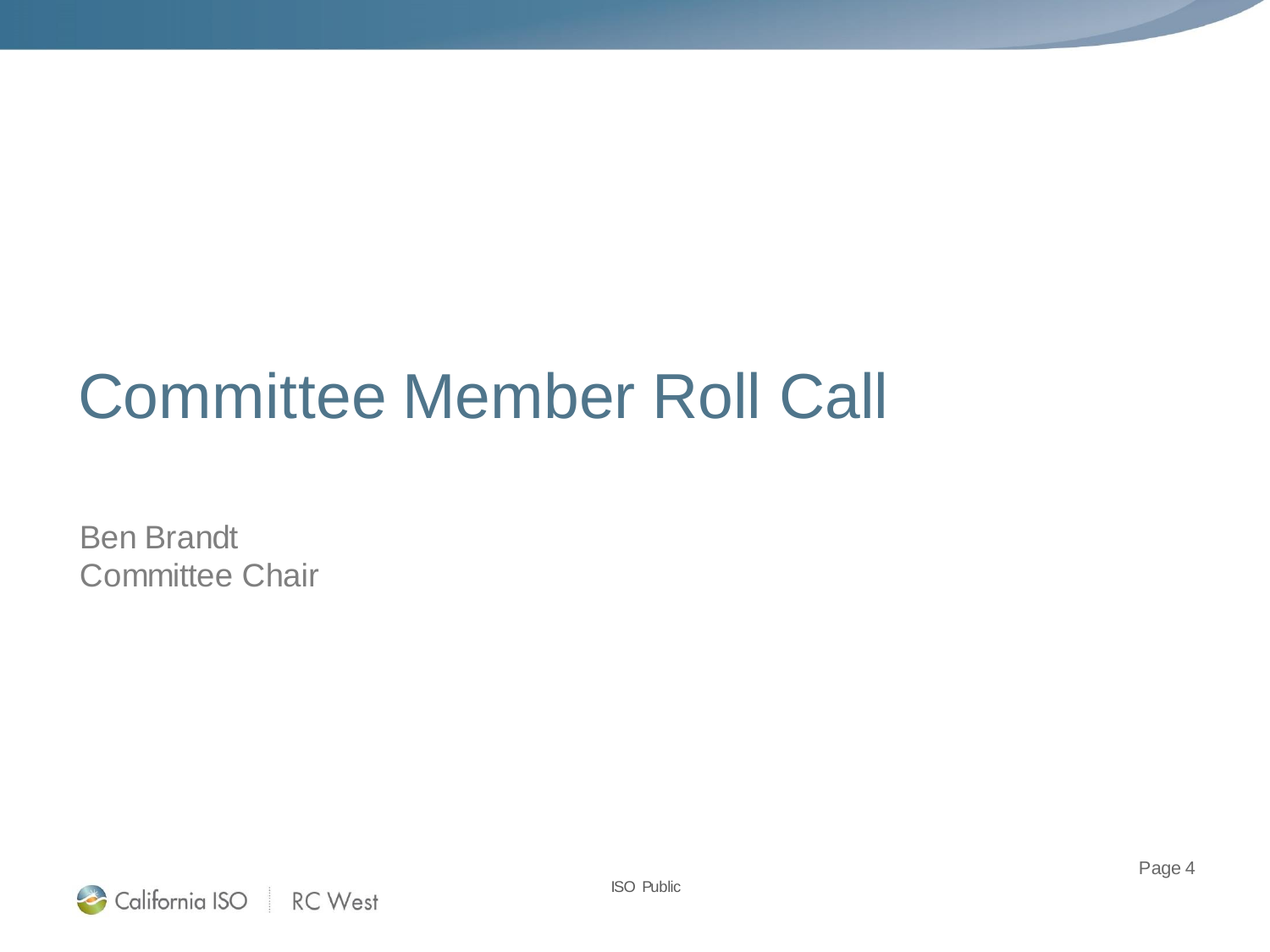# Update: RC West Operations

Tim Beach Director, Reliability Coordination

Kathy Fernandez Operations Procedure Control Specialist

Ankit Mishra Manager, Market Engineering and Network Application Support

Aung Oo Manager, Reliability and Market Operations Engineering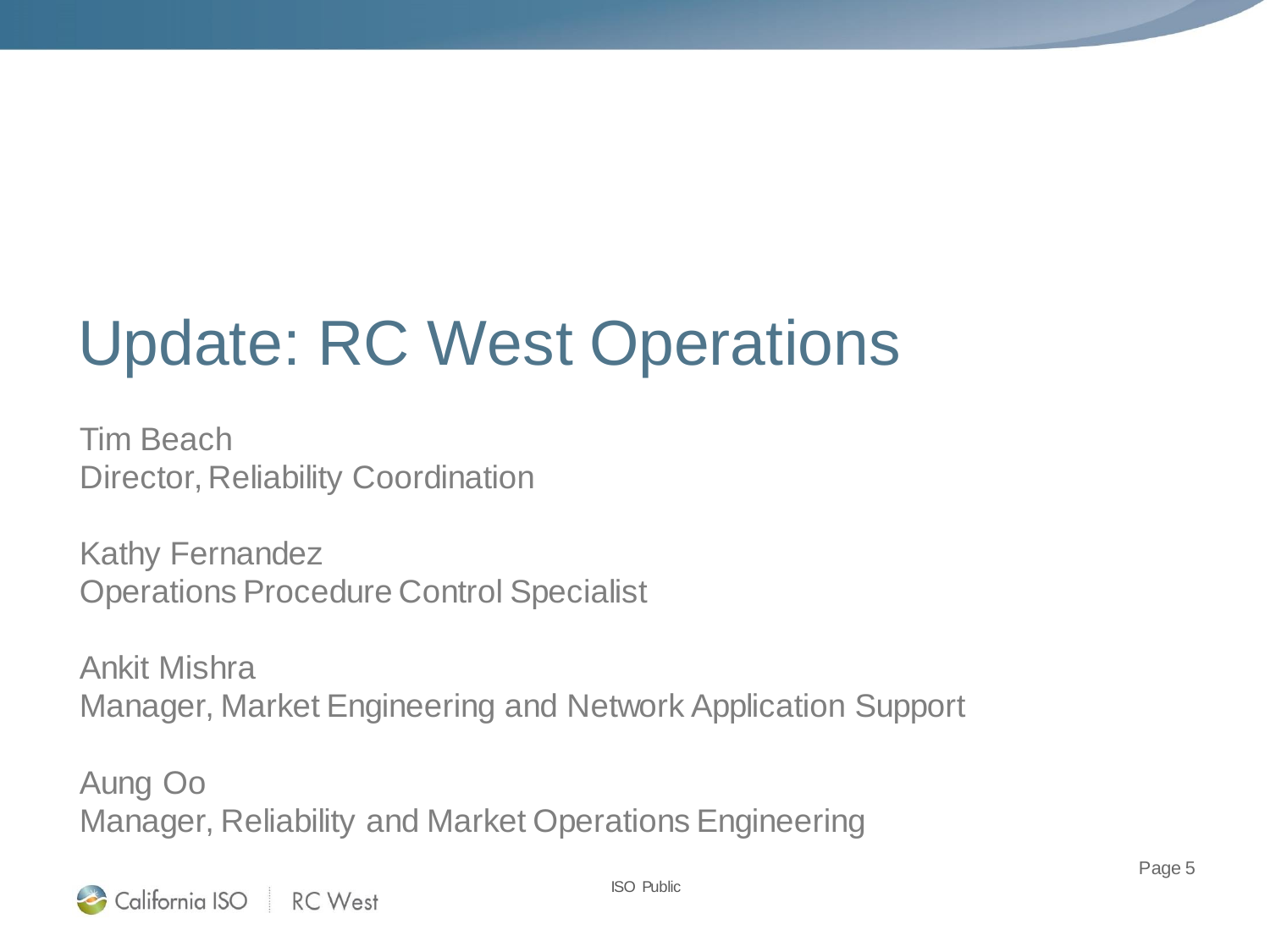### Operations Update

#### **COVID –**

- **Return to Office options**
	- **On campus**
	- **Hybrid (1 or more days on campus per week)**
	- **Full Remote**
	- **Flexible Hours**
- **3rd Control Room – moving to permanent set up**

**RC West Summer Readiness Webinar highlights -**

- **Weather and Fire Outlook**
	- *Strongest heat in August and September*
	- *Above normal overnight temps all summer*
	- *Above average monsoon rainfall*
	- *Early start to fire season and numerous high fire risk events throughout summer*
	- *Above normal fire potential for most of Western US*
- **Reviewed WEIM Recommendations**
	- **Mechanism for Security Constrained Unit Commitment**
	- **WEIM Job Aids available on WEIM Portal**
- **Reviewed RC West Wildfire Procedure and WECC Threat Monitor**
- **Reviewed IROL (3), Stability Limits and Emergency Procedures, including use of EEA Watch**
- **Discussed 2023 Summer Readiness – 4 region summer assessment study plans**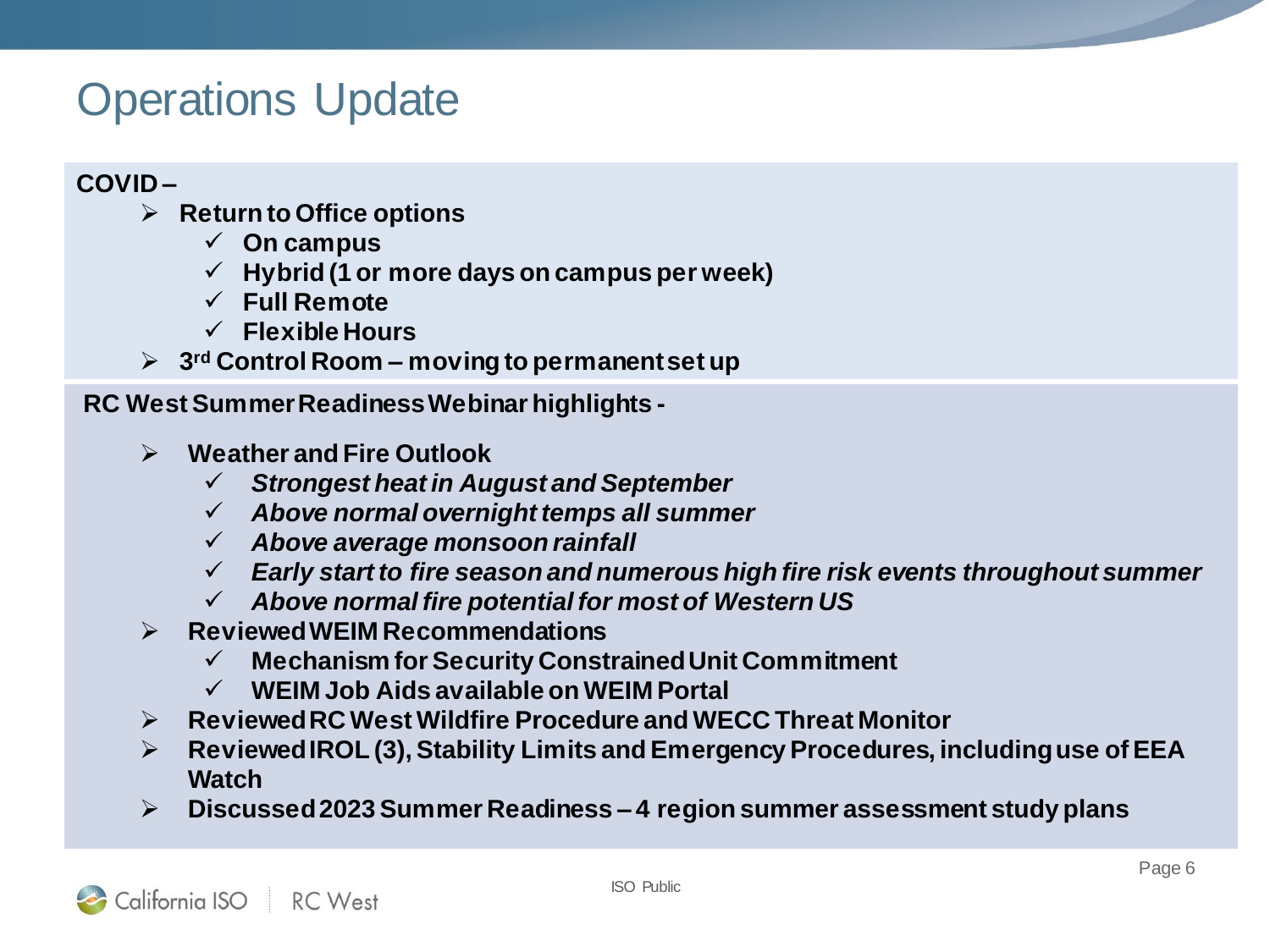### RC Situational Awareness Tools

- Reviewed during RTWG, TWG and Summer Outlook meetings
- Ensure BA and TOP operators have access to and are prepared to use:
	- PI Vision
	- GMS
	- HANA
- RC Portal > Training
	- Reference documents
	- Videos
	- CBTs
- If additional training/ support is needed, email [training@caiso.com](mailto:training@caiso.com) or submit a CIDI ticket
- If other feedback re: application functions/ content, submit a CIDI ticket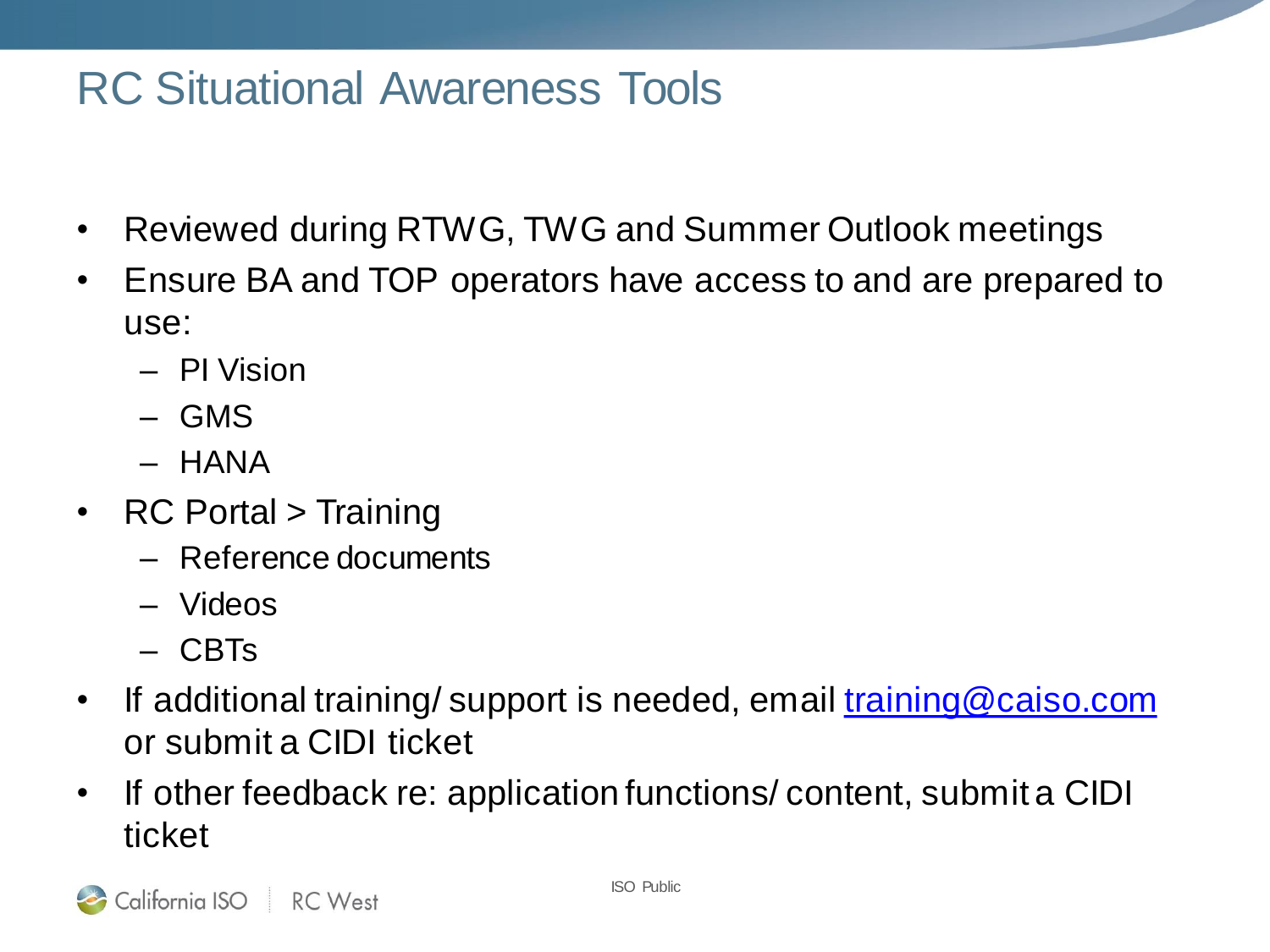### Situational Awareness Tools

• *Grid Messaging System (GMS)* provides messaging platform across BAs, TOPs and RCs

*PI Vision provides visualization for real* time situational awareness for system conditions in the Western Interconnection

• *Hosted Advanced Network Applications (HANA)* provides platform for "what if" contingency analysis for situational awareness



ISO Public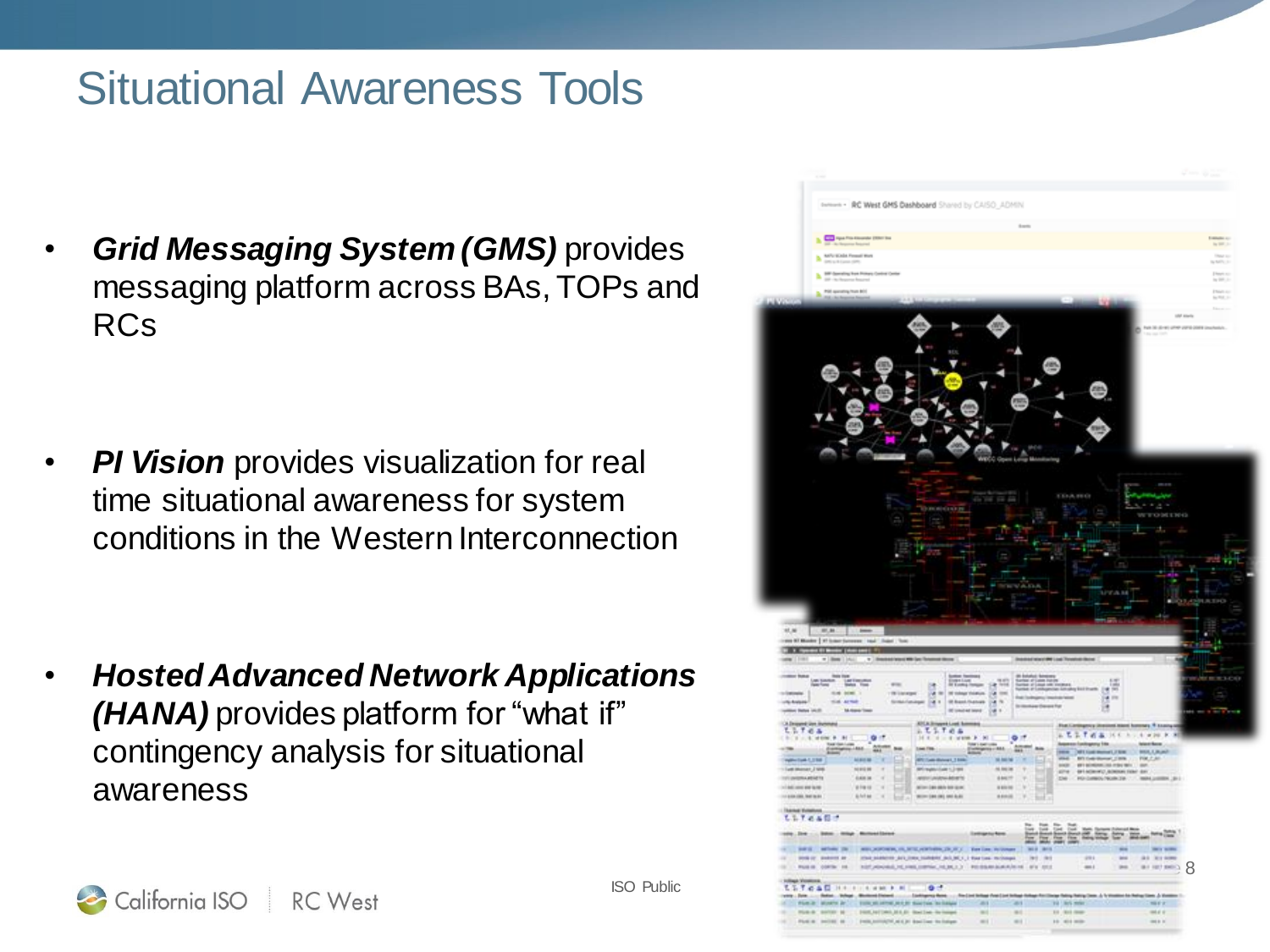## RC Procedures Update

| <b>RC Proc.</b> | <b>Procedure Title</b>                                                        | <b>Status</b>                    | <b>Description of changes</b>                                                                                                                                                                                                                                                                                                                 |
|-----------------|-------------------------------------------------------------------------------|----------------------------------|-----------------------------------------------------------------------------------------------------------------------------------------------------------------------------------------------------------------------------------------------------------------------------------------------------------------------------------------------|
| <b>RC9000</b>   | <b>Open Loop Guideline</b>                                                    | Published 5/17                   | Major Update: Clarified instances of "TOT 2" with WECC Path numbers.<br>Clarified PDCI operation and NE/SE Separation in Section 3.3.2.2.<br>Added Section 3.2.1 for list of Always Credible Multiple Contingencies.<br>Added step to Section 3.3.3 to consider suspending Western EIM when<br>WECC is islanded.                              |
| <b>RC0310</b>   | Mitigating SOL and IROL<br>Exceedances                                        | Published 5/13<br>Effective 5/15 | Periodic Review: Added Appendix A and references to it in Sections<br>3.3, 3.5, 3.6.<br>Section 3.5: Added bullet and sub-bullets for a Voltage Stability<br>exceedance. Added procedure references to RC0310A and RC0310B<br>in References section. Updated NERC Standard references and minor<br>format and grammar updates throughout.     |
| <b>RC0310A</b>  | Mitigating SOL and IROL<br>Exceedances                                        | Published 5/13<br>Effective 5/15 | Periodic Review: Spelled out SOLs in Purpose section and minor<br>format changes.                                                                                                                                                                                                                                                             |
| <b>RC0310C</b>  | <b>Guidelines for Declaring</b><br><b>Insecure Operating State</b>            | Published 5/13<br>Effective 5/15 | Periodic Review: Updated first paragraph to include "affecting multiple"<br>BES stations", minor format and grammar updates.                                                                                                                                                                                                                  |
| <b>RC0120A</b>  | RC West IRO-010 Data<br>Specification                                         | Published 5/3                    | Annual Review: Added exceptions to data requests.                                                                                                                                                                                                                                                                                             |
| <b>RC0120B</b>  | RC West IRO-010 Data<br><b>Specification for Adjacent</b><br><b>RCs</b>       | Published 5/3                    | Annual Review: Added exceptions to data requests in coordination with<br>TEPC. Clarified language in data request 6.24.                                                                                                                                                                                                                       |
| <b>RC0120C</b>  | <b>ICCP or PMU Data</b><br><b>Request Procedure</b>                           | Published 5/3                    | <b>Annual Review:</b><br>References: Updated NERC Standard and removed reference to<br>CAISO IRO-010 RC Data Specifications since detail now in CAISO<br>Operating Procedure 3140A also referenced.<br>Definitions Section: Updated from ISO to CAISO.                                                                                        |
| <b>RC0120</b>   | <b>Guidelines for RC West</b><br>IRO-010 Data Specification<br>and Collection | Published 4/19                   | Annual Review: Section 3.1 - added supporting language for<br>implementation of NERC Standard CIP-012. Section 3.1.2: Added<br>purpose language. Section 3.1.3.4: Clarified forecast for split share<br>units. Section 3.1.5.5: Removed Path 73 with coordination with BPA.<br>Reviewed changes with Data Exchange Working Group on 3/9/2022. |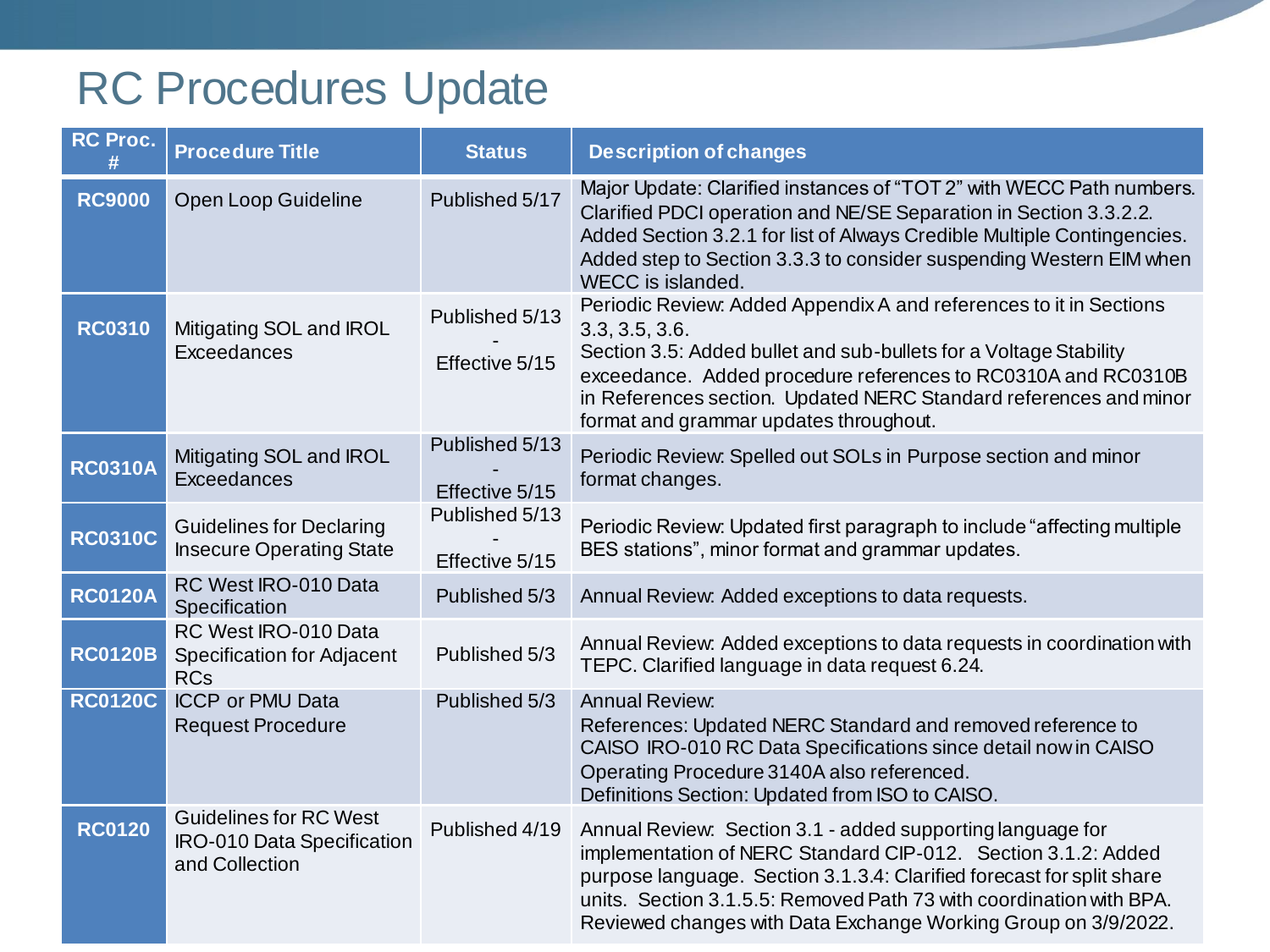## RC Procedures Update - continued

| <b>RC Proc.</b> | <b>Procedure Title</b>                                                                             | <b>Status</b>                | <b>Description of changes</b>                                                                                                                                                                                                                                                                                                                                                                               |
|-----------------|----------------------------------------------------------------------------------------------------|------------------------------|-------------------------------------------------------------------------------------------------------------------------------------------------------------------------------------------------------------------------------------------------------------------------------------------------------------------------------------------------------------------------------------------------------------|
| <b>RC0330</b>   | <b>Guidelines for Declaring</b><br><b>Insecure Operating State</b>                                 | Published -<br>Effective 4/1 | Annual Review: Updated procedure references where appropriate. Minor<br>format and grammar updates.                                                                                                                                                                                                                                                                                                         |
| <b>RC0330A</b>  | <b>Guidelines for Declaring</b><br><b>Insecure Operating State</b>                                 | Published -<br>Effective 4/1 | <b>Annual Review:</b><br>Table 2: Updated to reflect FortisBC involved with Boundary-<br>Waneta230kV line. Minor edits to Footnote 9 for RC West procedure<br>reference and affected parties list.                                                                                                                                                                                                          |
| <b>RC0330B</b>  | <b>Contingency Monitored for</b><br>Neighboring RC Area                                            | Published -<br>Effective 4/1 | Annual Review: No changes.                                                                                                                                                                                                                                                                                                                                                                                  |
| <b>RC0330C</b>  | <b>SPP-RC West Pseudo-Tie</b><br>Arrangement for Grady<br><b>Wind Generation</b>                   | Published -<br>Effective 4/1 | Annual Review: Minor edit under affected parties list.                                                                                                                                                                                                                                                                                                                                                      |
| <b>RC0520</b>   | Loss of Monitoring and<br><b>Analysis Tools</b>                                                    | Published 3/24               | Periodic Review: Sections 3.1, 3.4, 3.5 and 3.6: Added step for RC<br>Operator to review offline study results with RCOE. Updated NERC<br>Standards and WECC Criterion where applicable. Minor format and<br>grammar edits.                                                                                                                                                                                 |
| <b>RC0540</b>   | <b>WIT Administration</b>                                                                          | Published 3/24               | Periodic Review: Section 3.1: Minor updates to BA Actions 1 and 2 for<br>clarification.<br>Section 3.8: Added reference to the 7th of every month. Removed<br>Appendix references throughout that are not applicable. Updated NERC<br>Requirements and WECC Criterion. Updated Appendix section to include<br>Procedure Attachment RC0540A and Appendix A diagram. Minor<br>formatting and grammar updates. |
| <b>RC0540A</b>  | <b>RC West WIT Schedule</b><br><b>Change Process</b>                                               | Published 3/24               | Periodic Review: Updated procedure title for RC West and updated<br>"Effective" date. Updated Inquiry Ticket type to Reliability Coordinator<br>Inquiry and removed name specific detail to make the distribution more<br>generic. Removed Appendix A diagram and included in main procedure<br>RC0540. Minor format and grammar edits for consistency.                                                     |
| <b>RC0550</b>   | <b>Reliability Coordinator</b><br>Procedure Development,<br>Maintenance and<br><b>Distribution</b> | Published 3/24               | Periodic Review: Minor format and grammar updates.                                                                                                                                                                                                                                                                                                                                                          |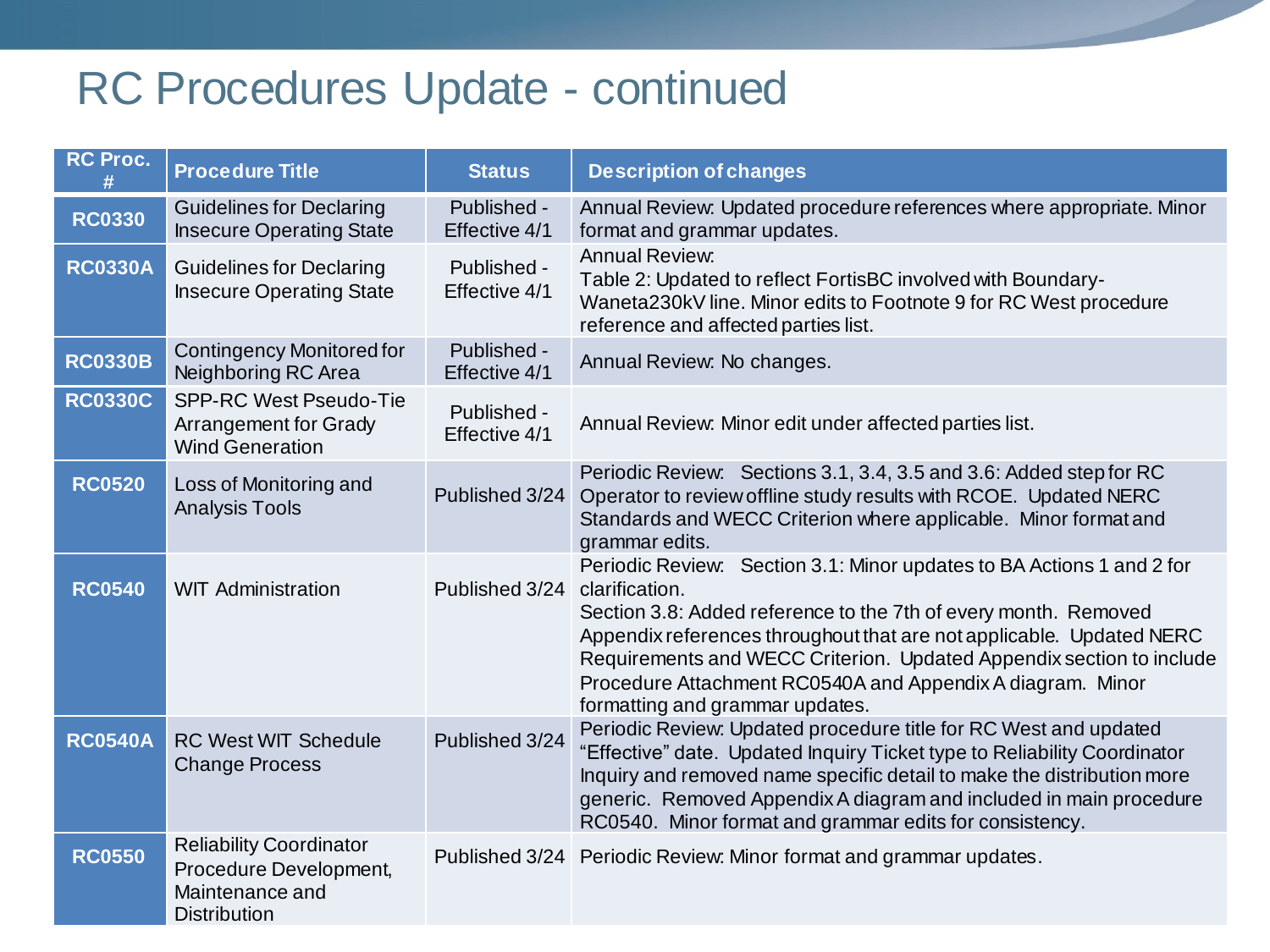## Upcoming RC Procedures Updates

| RC Proc.#      | <b>Procedure Title</b>                                                                          | <b>Status</b>                                                            | <b>Description of changes</b>                                                                                                                                                                                  |
|----------------|-------------------------------------------------------------------------------------------------|--------------------------------------------------------------------------|----------------------------------------------------------------------------------------------------------------------------------------------------------------------------------------------------------------|
| <b>RC0460</b>  | <b>Reliability Coordinator Area</b><br><b>Restoration Plan</b>                                  | <b>Target Effective Date</b><br>6/1/22                                   | Annual Review: Minor format and grammar updates for<br>procedure consistency and updated procedure titles in<br>Appendix section.                                                                              |
| <b>RC0460A</b> | <b>Restoration Principles</b>                                                                   | <b>Target Effective Date</b><br>6/1/22                                   | Annual Review: No changes.                                                                                                                                                                                     |
| <b>RC0460B</b> | <b>Whole or Partial Transmission</b><br><b>System Islanding Restoration</b><br><b>Checklist</b> | <b>Target Effective Date</b><br>6/1/22                                   | Annual Review: Included link with procedure references; no<br>content changes.                                                                                                                                 |
| <b>RC0460C</b> | <b>Blackout Restoration Using</b><br><b>Connection to Energized</b><br><b>System Checklist</b>  | <b>Target Effective Date</b><br>6/1/22                                   | Annual Review: Included link with procedure references; no<br>content changes.                                                                                                                                 |
| <b>RC0460D</b> | <b>Blackout Restoration Energizing</b><br>a De-energized System<br><b>Checklist</b>             | <b>Target Effective Date</b><br>6/1/22                                   | Annual Review: Minor format and punctuation edits.                                                                                                                                                             |
| <b>RC0460E</b> | <b>Synchronization Checklist</b>                                                                | <b>Target Effective Date</b><br>6/1/22                                   | Annual Review: No changes.                                                                                                                                                                                     |
| <b>RC0460F</b> | EOP-005 Plan Review<br><b>Checklist</b>                                                         | <b>Target Effective Date</b><br>6/1/22                                   | Annual Review: Minor format and grammar edits.                                                                                                                                                                 |
| <b>RC0610</b>  | <b>System Operating Limits</b><br>Methodology For the<br><b>Operations Horizon</b>              | <b>Internal Coordination</b>                                             | Periodic Review: TBD                                                                                                                                                                                           |
| <b>RC9130</b>  | Path 61/Lugo-Victorville IROL                                                                   | <b>Target Effective Date</b><br>6/1/22                                   | Section 2.2: Added bullet point "Lugo-Mohave 500 kV Path".                                                                                                                                                     |
| <b>RC9510</b>  | Operating Plan for IPP DC Bi-<br>pole Contingency                                               | <b>Target Effective Date</b><br>6/1/22                                   | Periodic Review: Minor format and grammar updates.<br>Appendix B: Updated LDWP contact information.                                                                                                            |
| <b>RC9540</b>  | Monitoring IID System                                                                           | Internal Coordination &<br>Pending IID/CAISO<br><b>System Resolution</b> | Periodic review: Added notes in Sections 4.2.5, 4.2.6 and<br>Table 3 where ambient temperature ratings for S-Line would<br>be used. Added Appendix C for ambient temperature ratings<br>for S-Line.            |
| <b>RC9550</b>  | Monitoring Heavy E-W Flows<br>on SWPL. HANG2, SPRPL,<br>and Parallel Transmission               | Internal Coordination &<br>Pending IID/CAISO<br><b>System Resolution</b> | Periodic Review: Added Appendix A note where ambient<br>temperature ratings for S-Line would be used.<br>Appendix B: Minor edits to Note. Added Appendix E,<br>Ambient Temperature Rating Table for IID Lines. |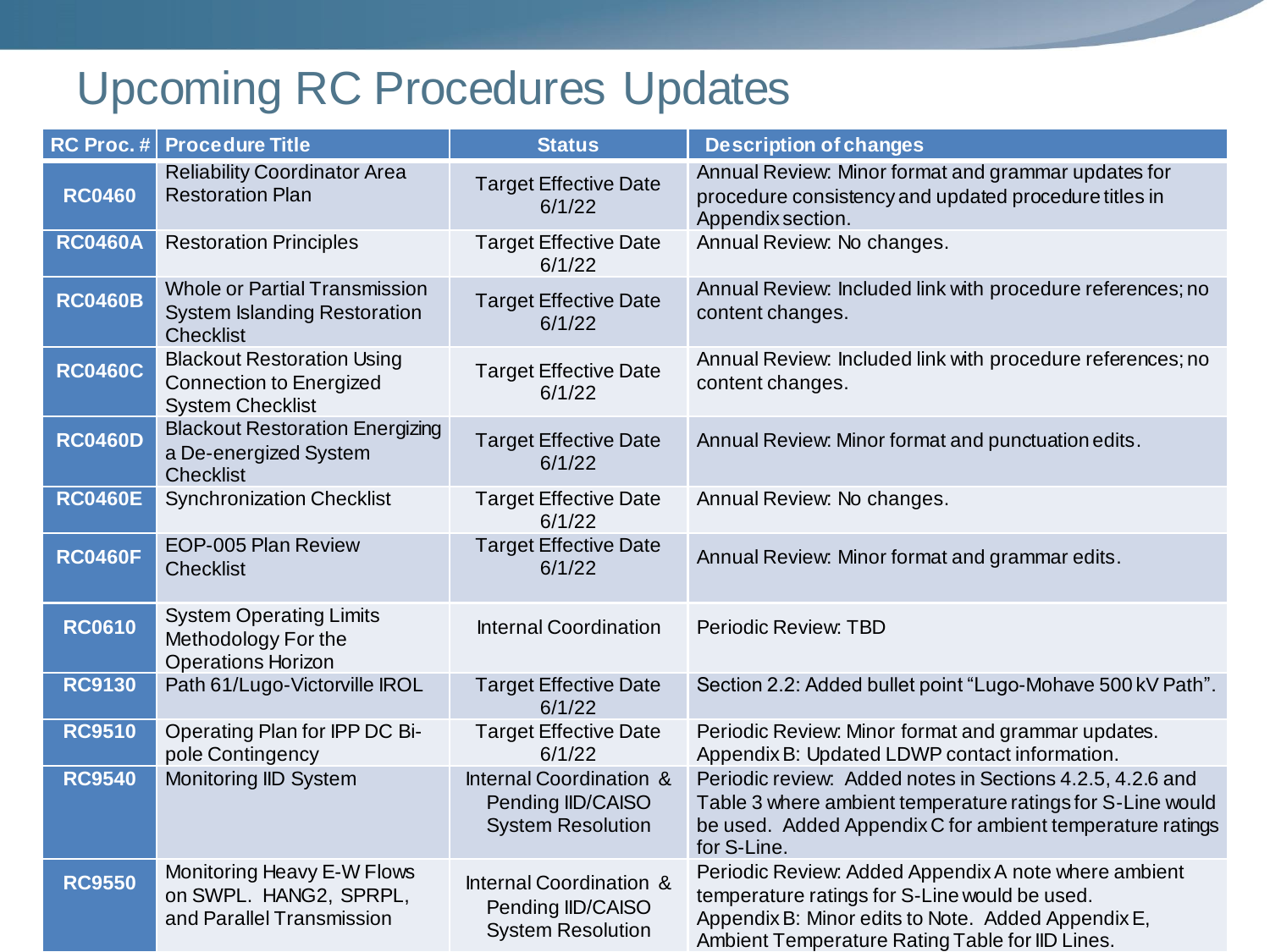#### RC Metrics Q1 2022 - SE Solution related metrics (MW)

- Count of MW anomalies observed on 500kV, 345kV, 230kV, 138kV, and 115kV lines
- *Note: Though the measurement is not used by SE in estimating the solution, the residue is computed and contributes to the metric.*

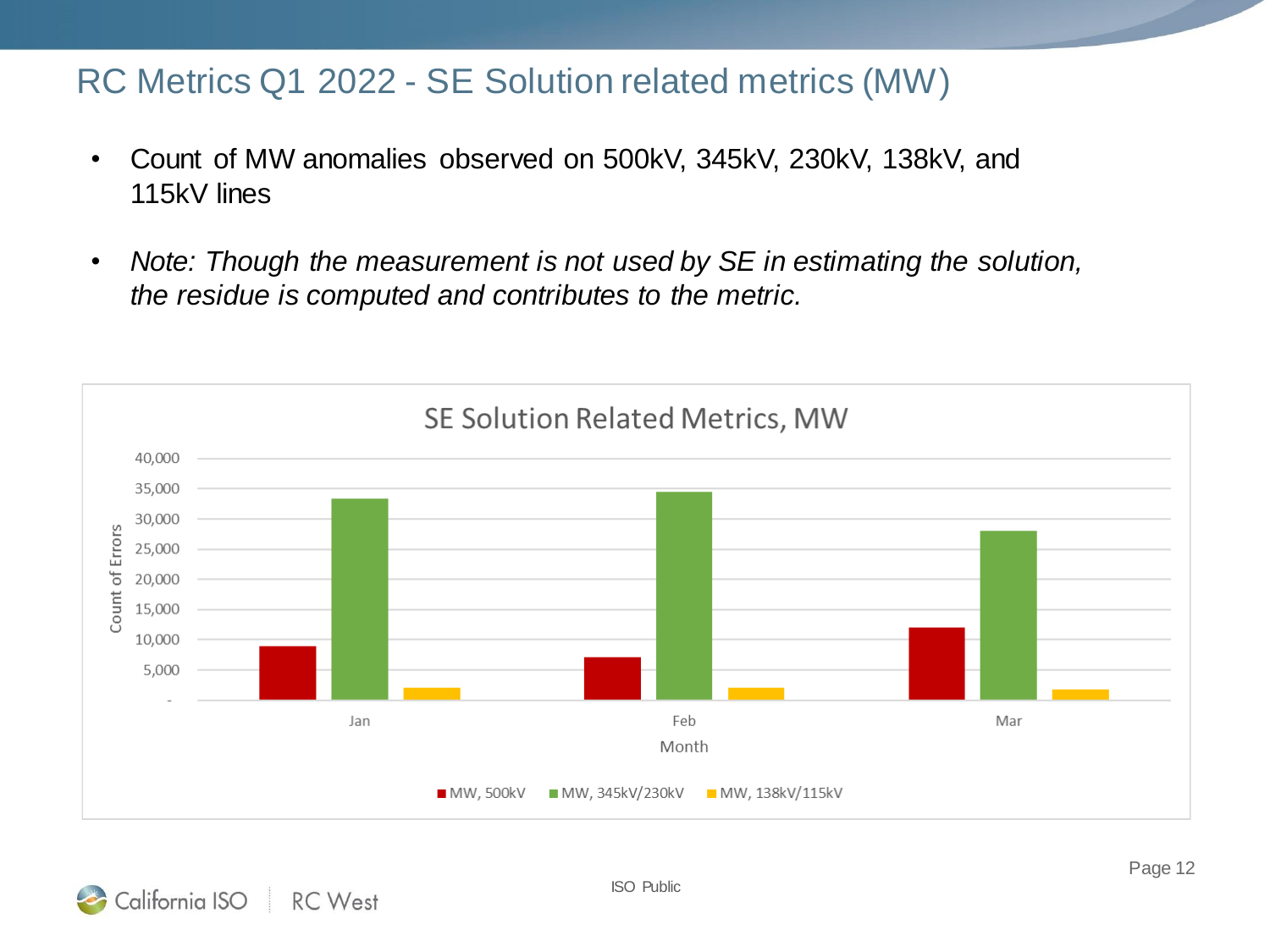#### RC Metrics Q1 2022 - SE Solution related metrics (MVAR)

- Count of MVAR anomalies observed on 500kV, 345kV, 230kV, 138kV, and 115kV lines
- *Note: Though the measurement is not used by SE in estimating the solution, the residue is computed and contributes to the metric.*

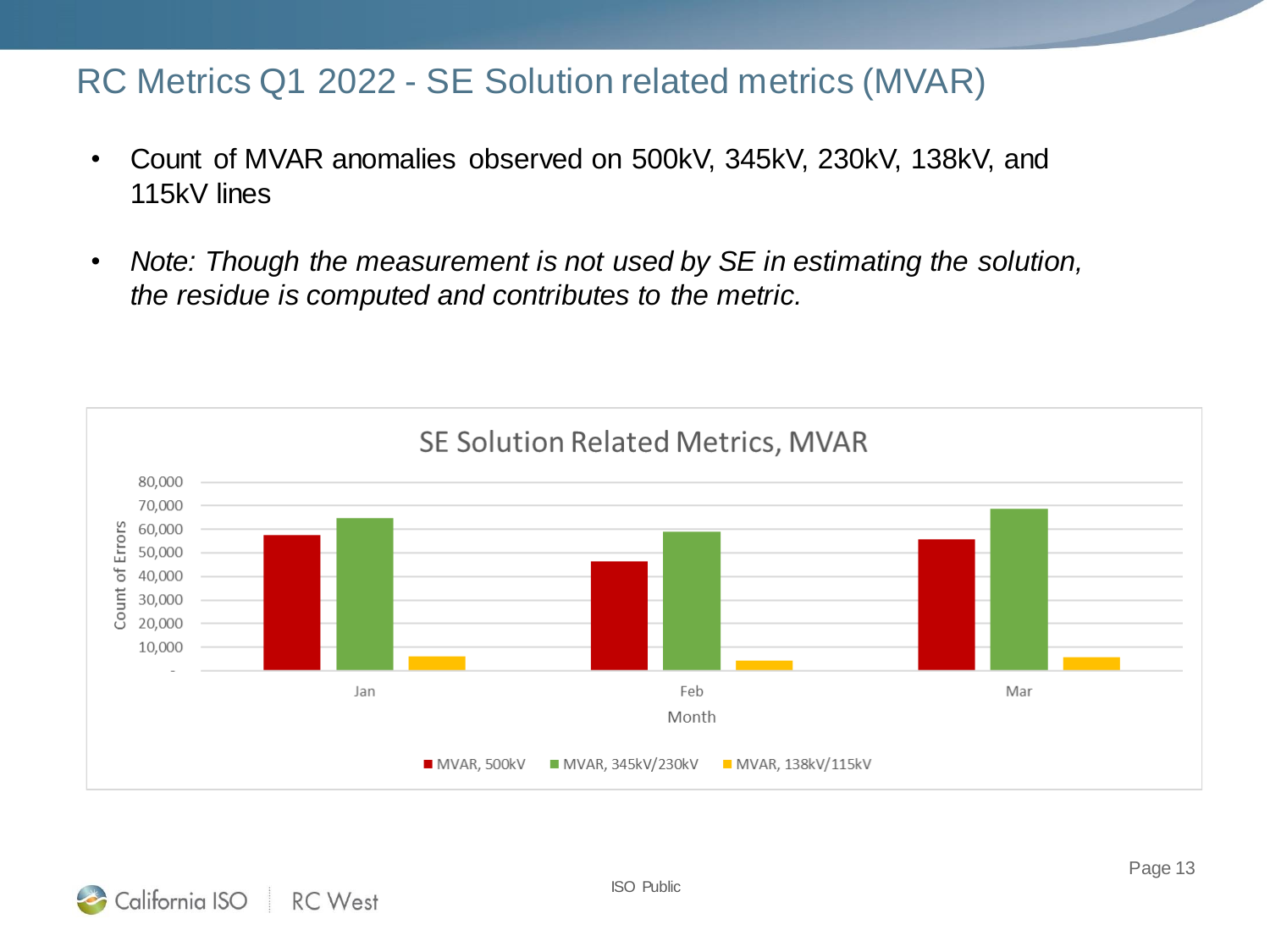#### RC Metrics Q1 2022 - RTCA Non-Converged Contingencies

- Percentage of Real-Time Contingency Analysis (RTCA) non-converged contingencies over the total number of contingencies in five-minute intervals
- *Note: Over 8,500 contingencies are solved in every RTCA solution*



California ISO **RC** West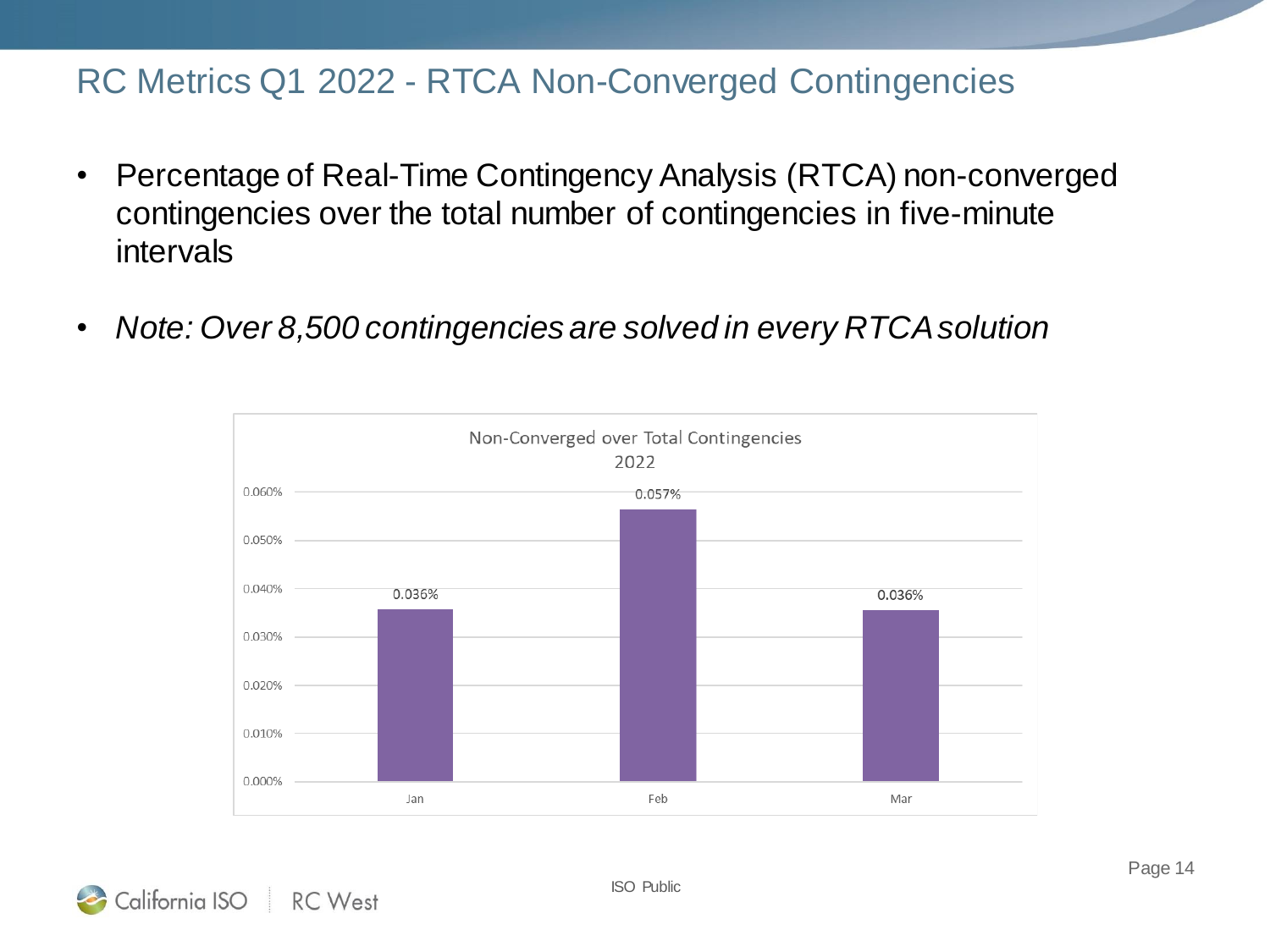#### RC Metrics Year End 2022 - DACA Accuracy

#### Day Ahead Contingency Analysis (DACA) tool is designed to identify potential contingencies in the day ahead timeframe



California ISO RC West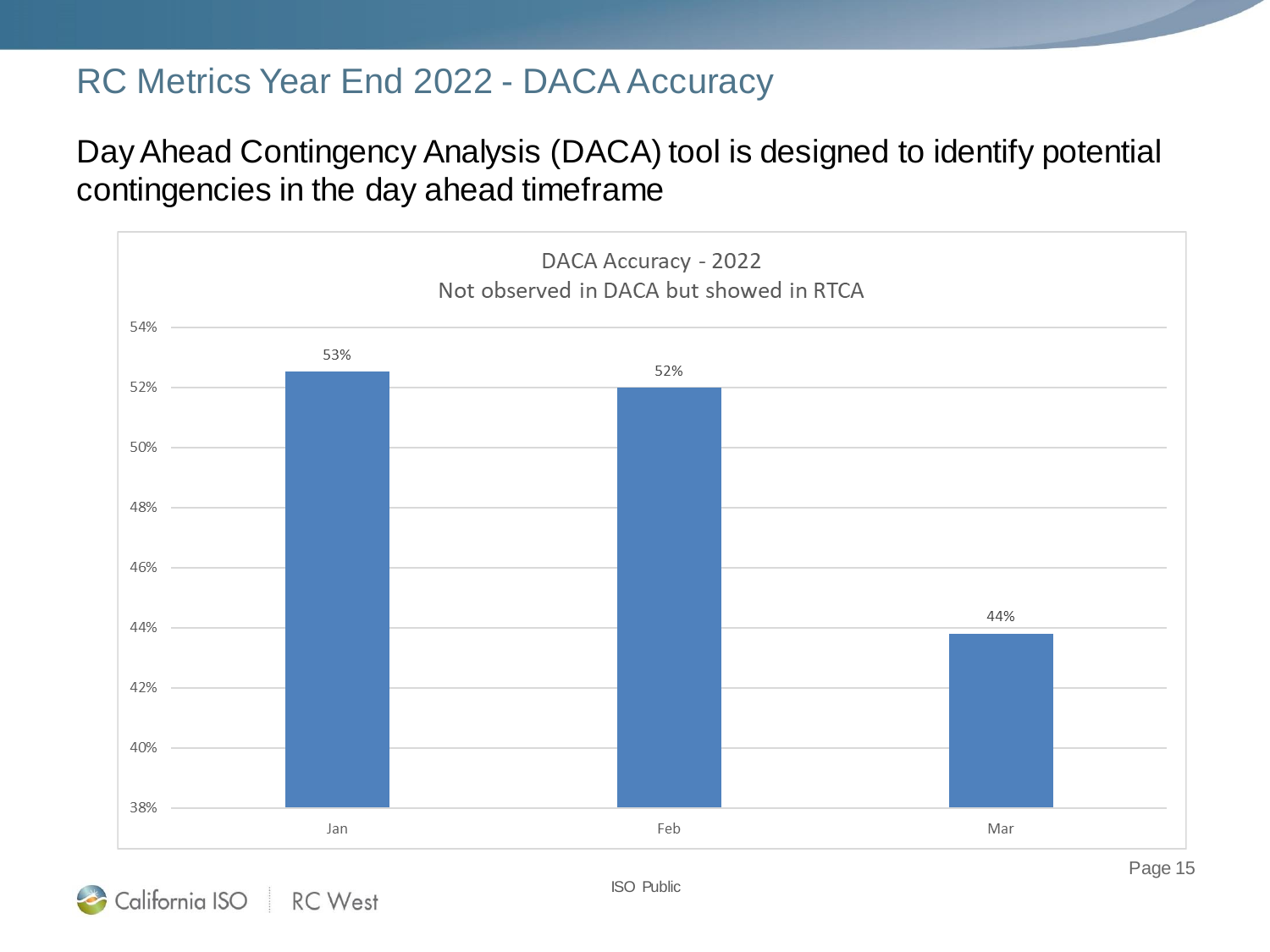#### RC Metrics Year End 2021 - CIDI/Issue Resolution Progress

- Count of Customer Inquiry and Dispute Information (CIDI) tickets of the RC Inquiry case record type
- The number of opened cases will not change each time the data is pulled, but the other numbers can change as there are still cases opened from a prior month that haven't been closed.

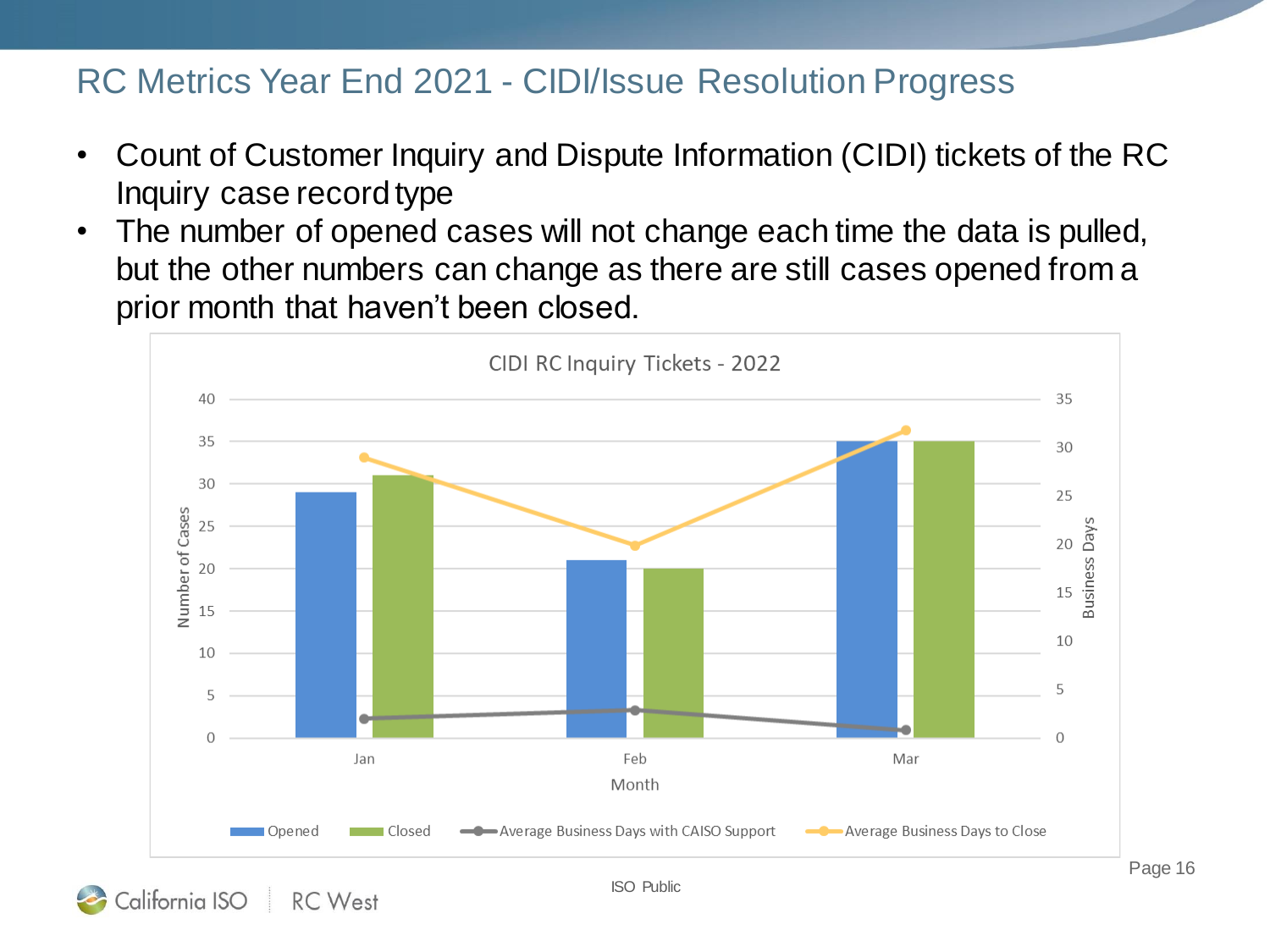## CIP-014 Agreement

Debi LeVine Director, Infrastructure Contracts and Management

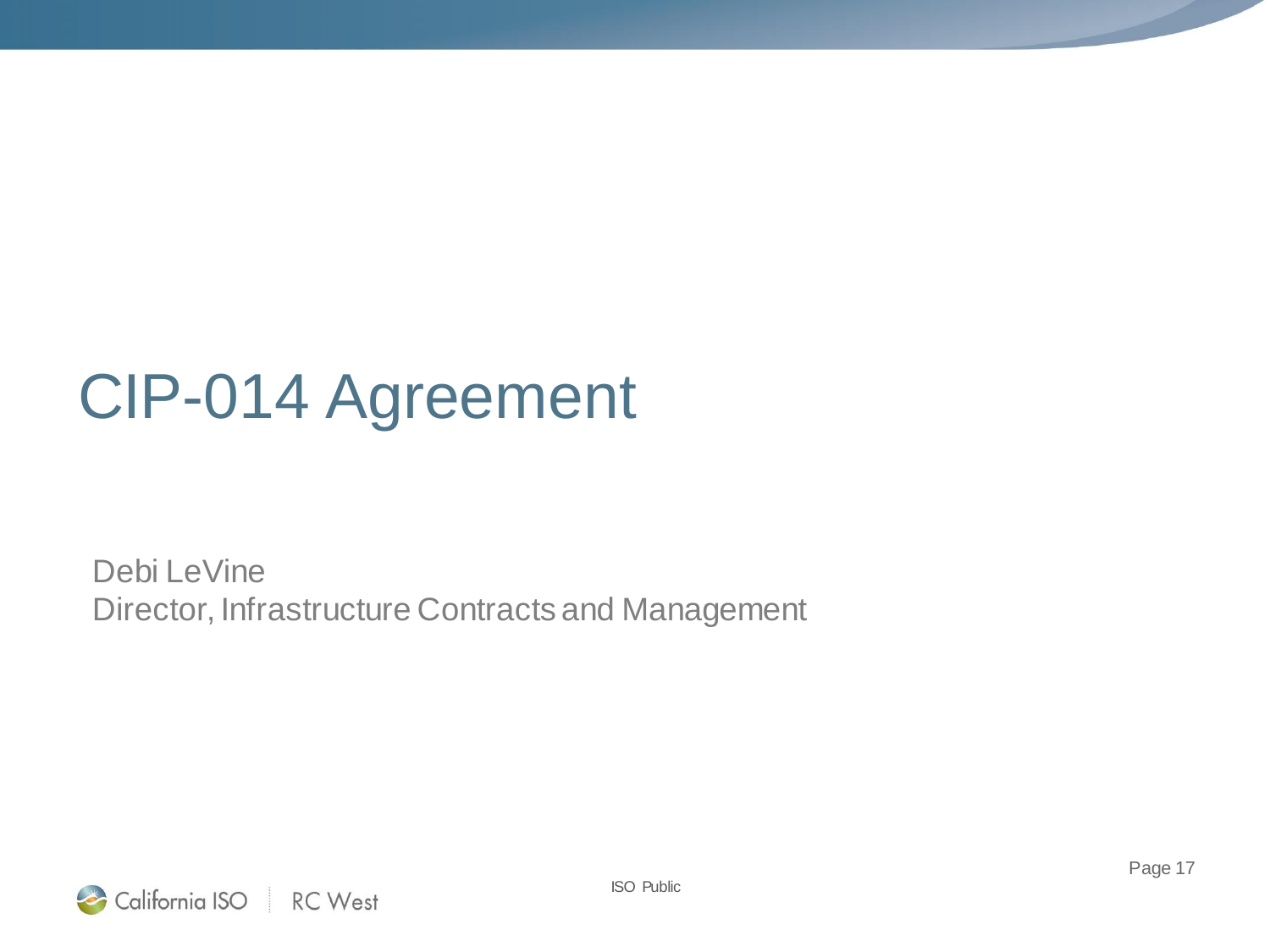## Working Group Updates

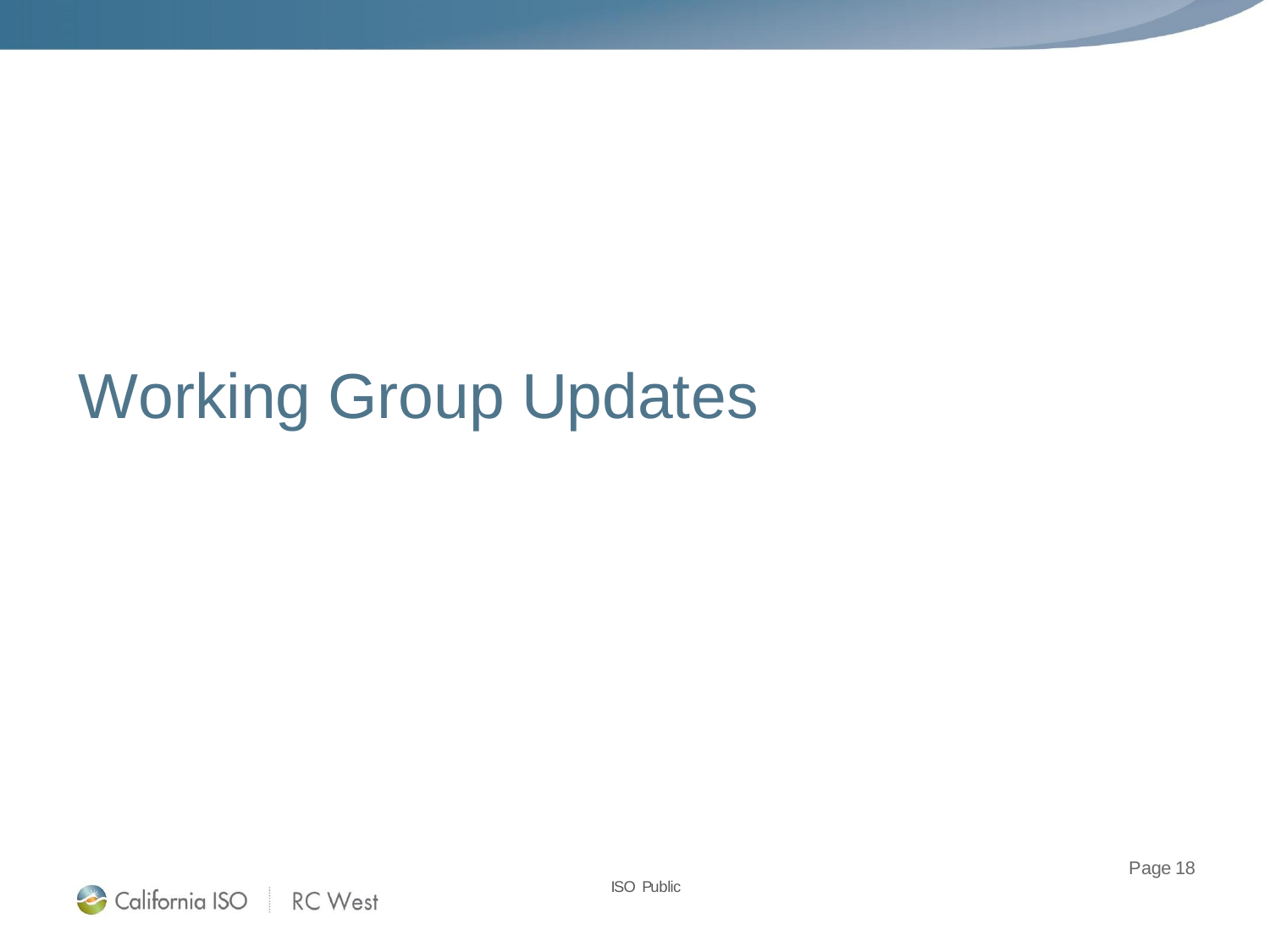# Data Exchange Working Group

Rachel Melton Sr Operations Compliance Analyst

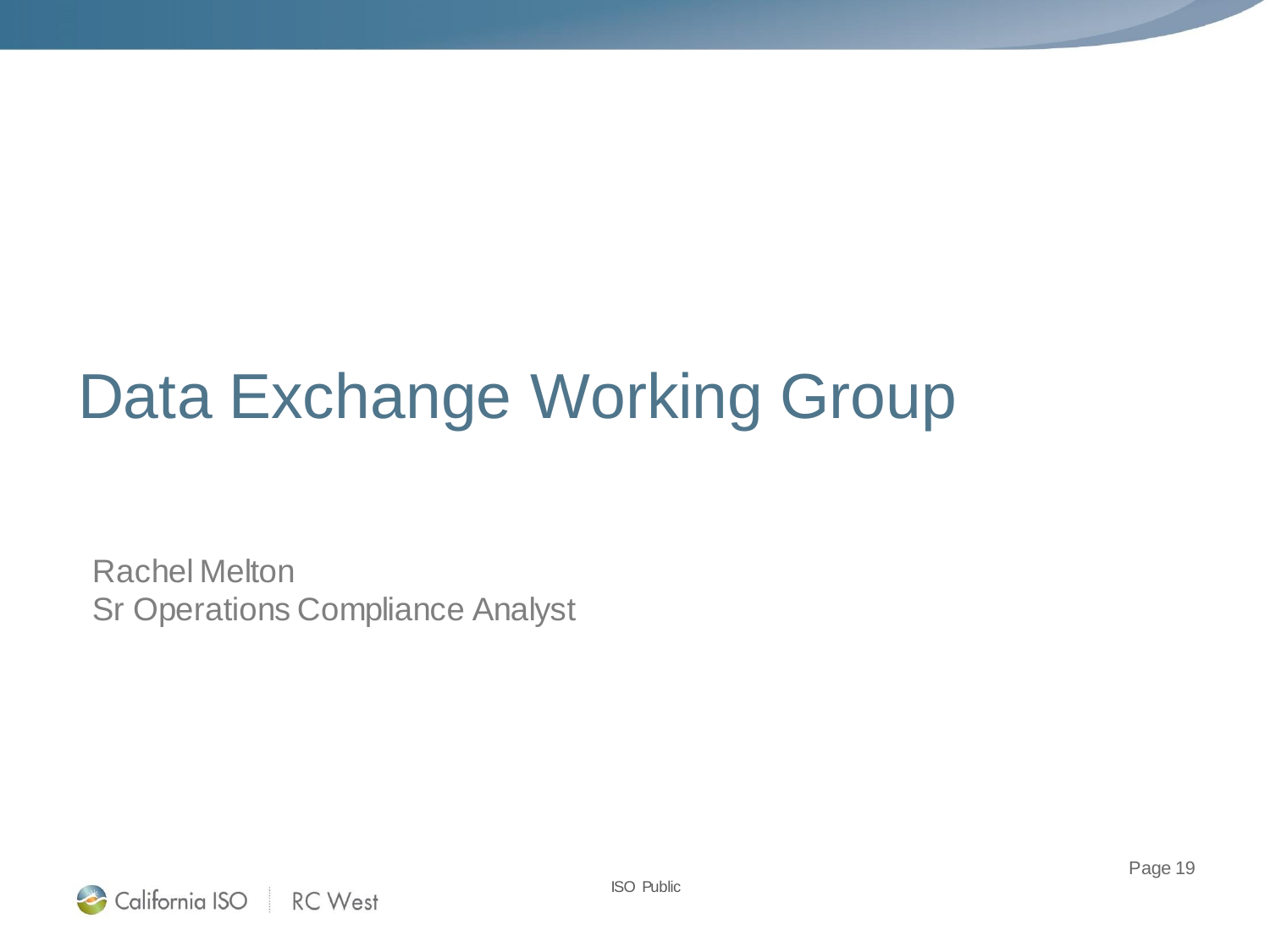## Data Exchange Working Group

- Guidelines for IRO-010 Data Specification (RC0120) published 4/18/2022
	- Added supporting language for implementation of NERC Standard CIP-012
	- Clarifications for real-time balancing authority data and generation forecast data
- Modeling Templates published 3/23/2022
	- Contingency Definition Template (Instructions on naming conventions clarified)
	- Modeling User Guide (Added clarifications/cleanup based on previous feedback)

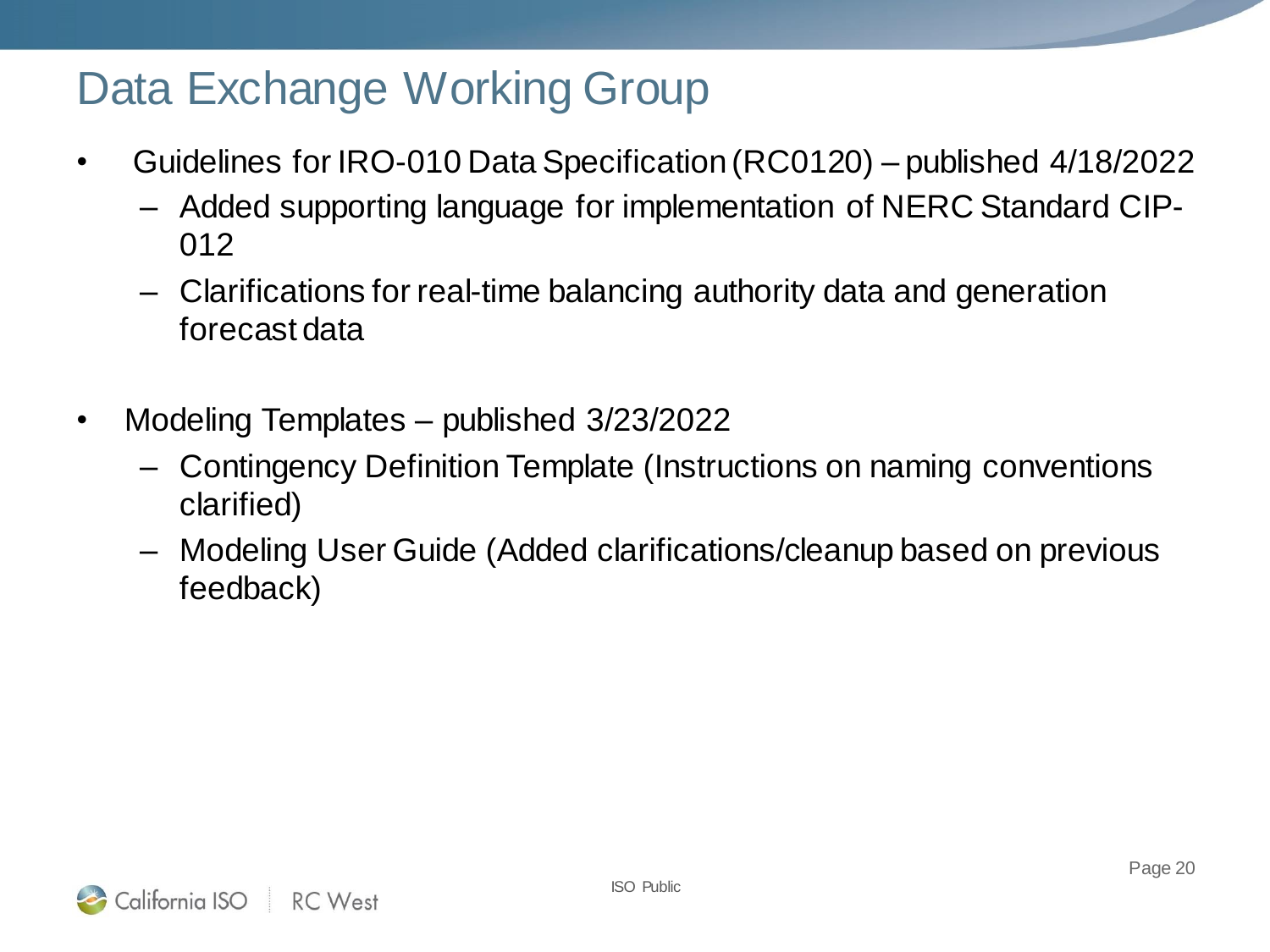## Data Exchange Working Group

- Dynamic Ratings Ambient Adjusted Ratings (AAR) under FERC Order 881
	- CAISO/RC West has created an internal team to understand the impacts of this order on both our reliability processes and market processes.
	- We have also met with other ISO's/RTO's in eastern/western interconnections to understand their respective thoughts on this issue. Our expectations are to make sure we align our fillings with our TOP's fillings.
- Cold and Extreme Weather Task Force
	- Team has been meeting to develop an approach for the upcoming NERC cold weather standards changes 4/1/23.
	- Simple approach to gather data which will aid forecasting activities in the Operations Planning Analysis timeframe. Likely to impact data specifications, outage coordination procedures, and new templates for collecting resource data.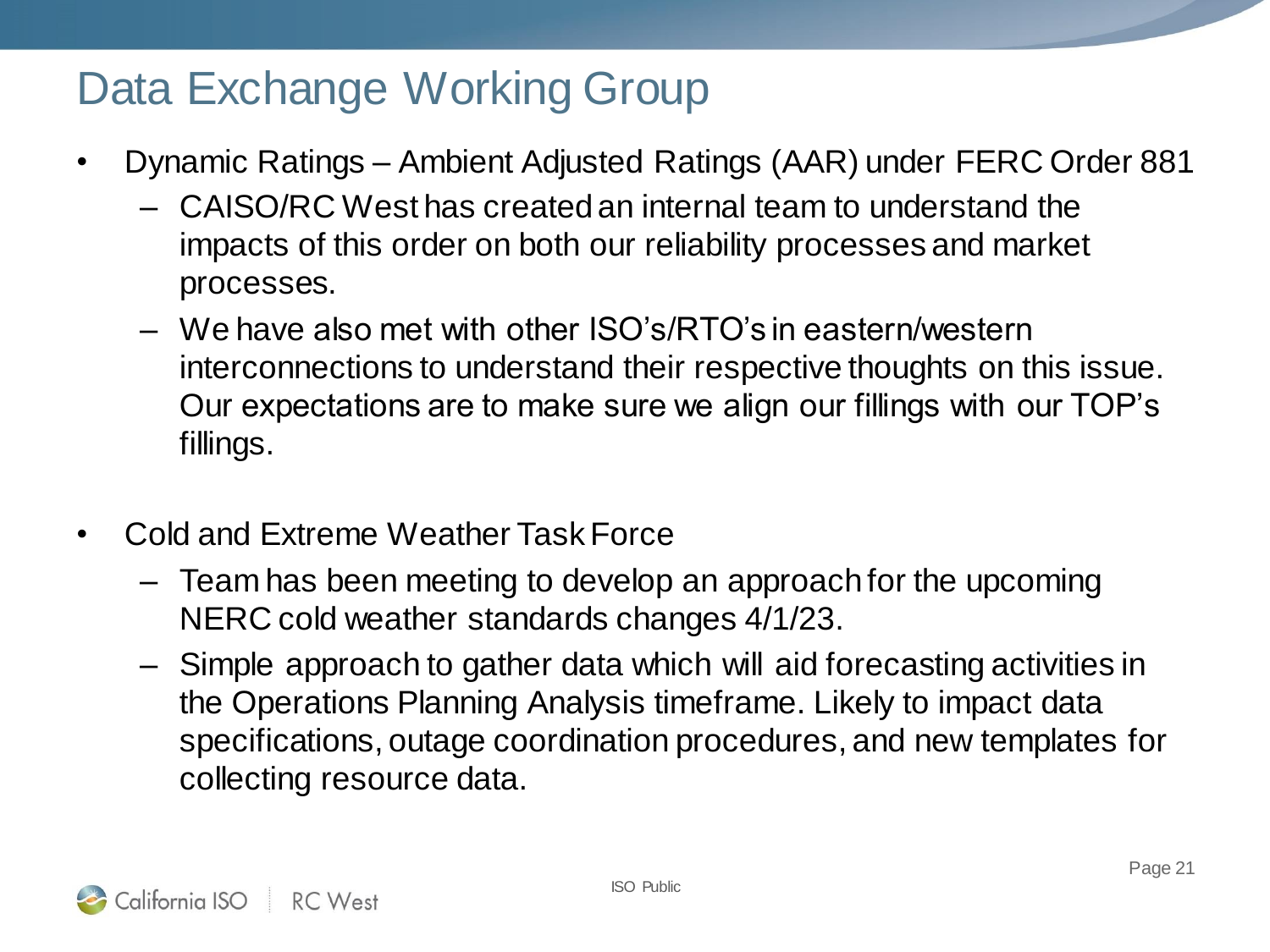## Joint Operations Planning - Real Time Frequency Response Monitor & Mitigation Task Force

Aftab Alam Manager, Operations Engineering Planning, North

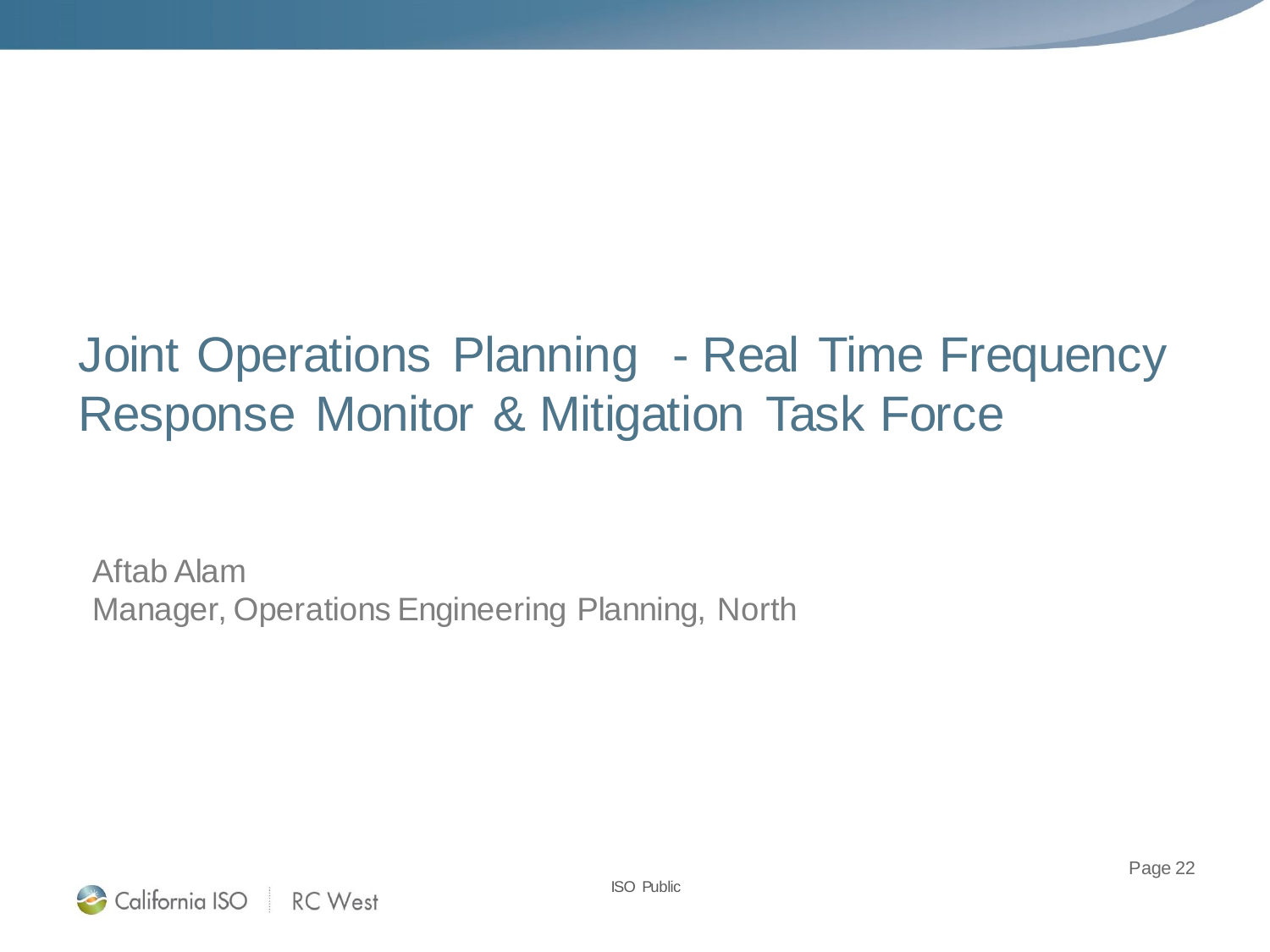# Real-Time Operations Working Group

Tim Beach Director, Reliability Coordinator

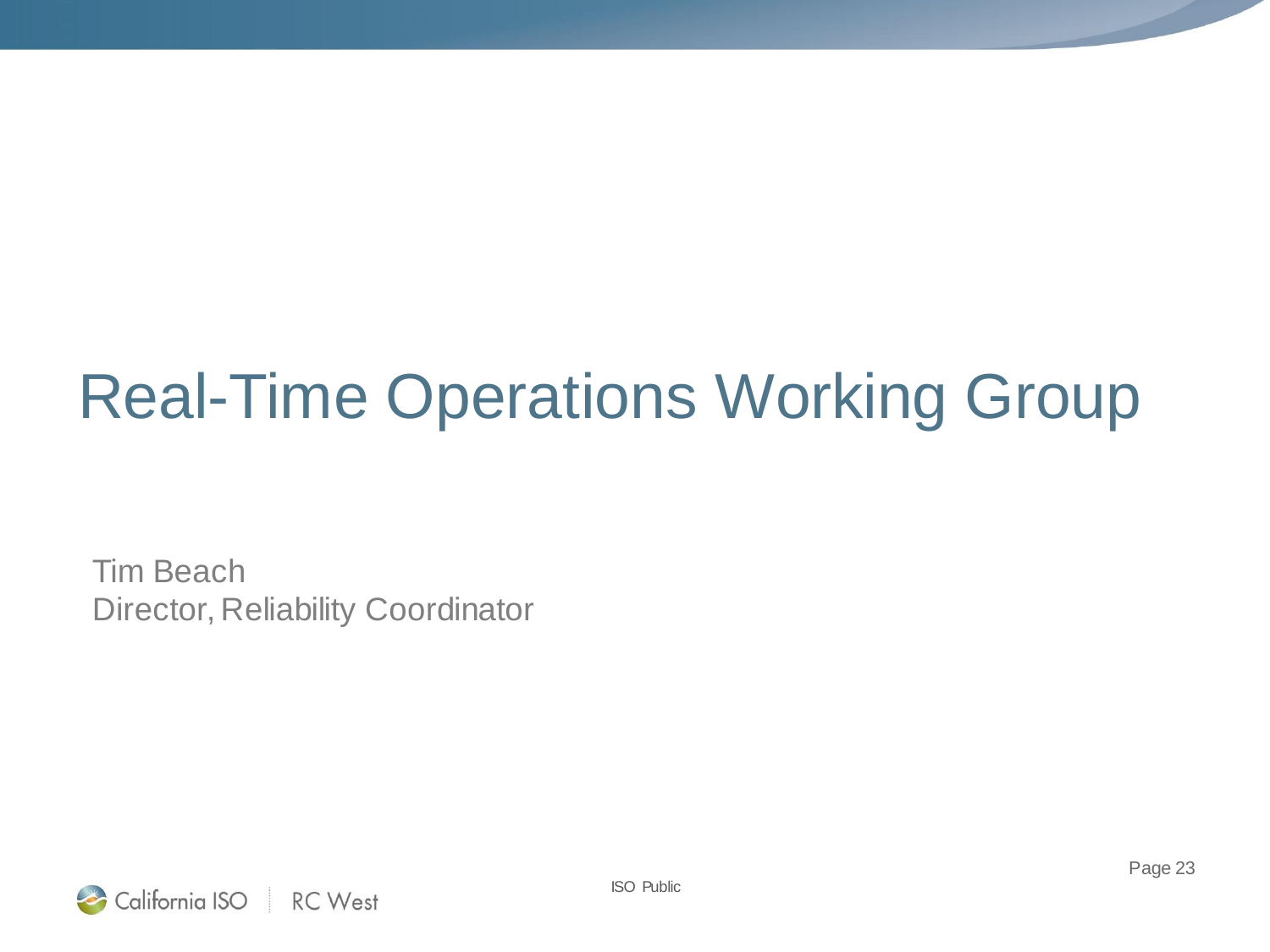## RTWG Update – Joint Voltage Violation Task Force (JVSOLTF)

- Clarify requirements for System Voltage Limits. Key items:
	- Encouragement for TOPs to utilize various resources in developing SVLs including manufacturer ratings, industry standards (e.g. IEEE, CIGRE or other), and data based on testing, performance history or engineering analysis.
		- Internal risk assessment of factors the TOP deems relevant, including use of time-dependent equipment ratings.
- Normal SVI s
	- Although Normal SVLs considered continuous by default, allow TOPs submit additional Normal SVLs with time duration(s). RC West will monitor these as continuous.
	- $\triangleright$  If a TOP provides RC West with multiple Normal SVLs, RC West will select the least restrictive limits for pre-Contingency operations.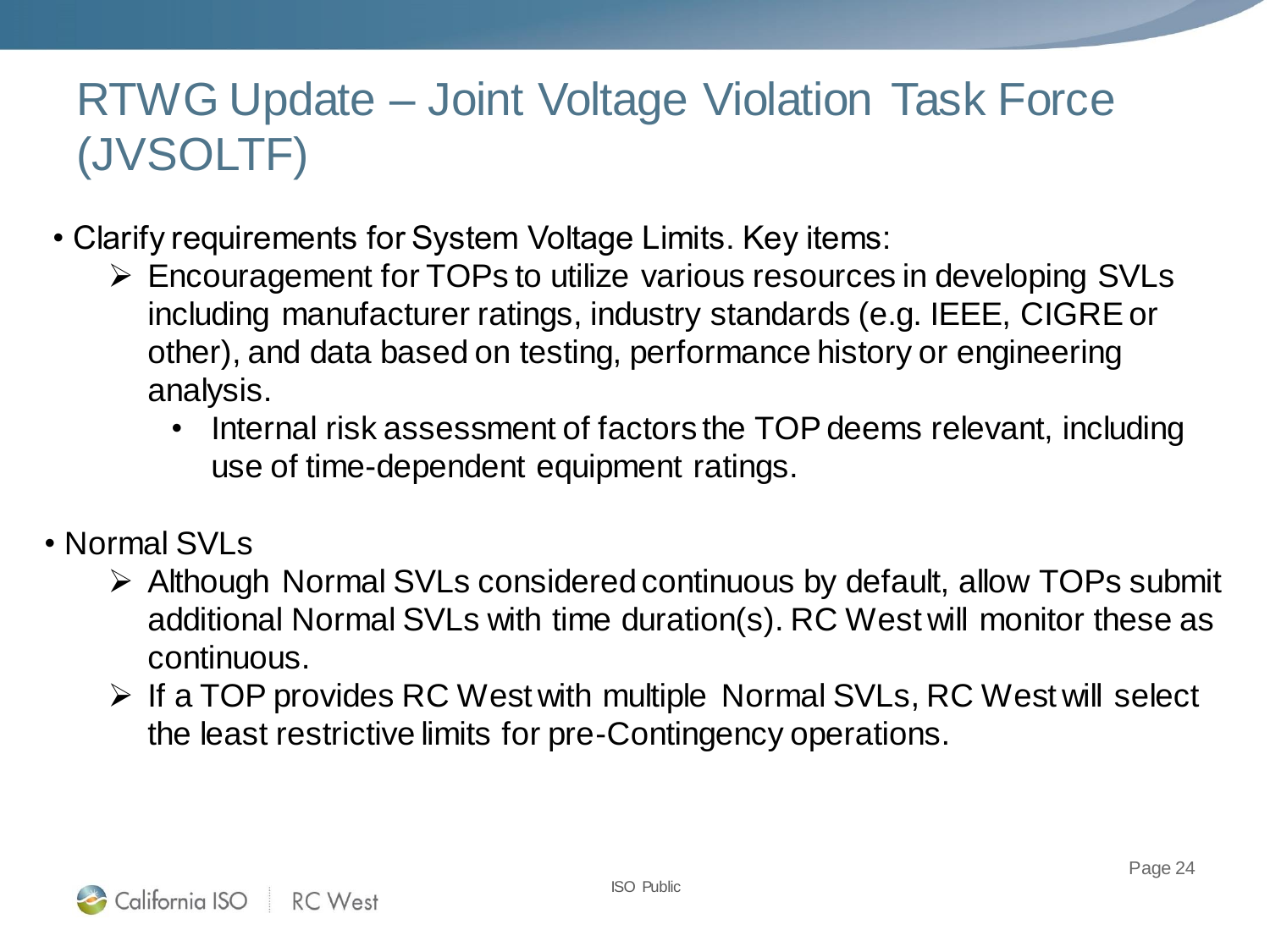## RTWG Update – Joint Voltage Violation Task Force (JVSOLTF)

• Emergency SVLs

– If a TOP provides RC West with multiple Emergency SVLs, RC West will select the least restrictive limits for Post-Contingency operations.

• TBD

– Review exclusion requirements for line side series capacitor limits.

– Review Process for TOP submission (templates) of buses to be monitored vs excluded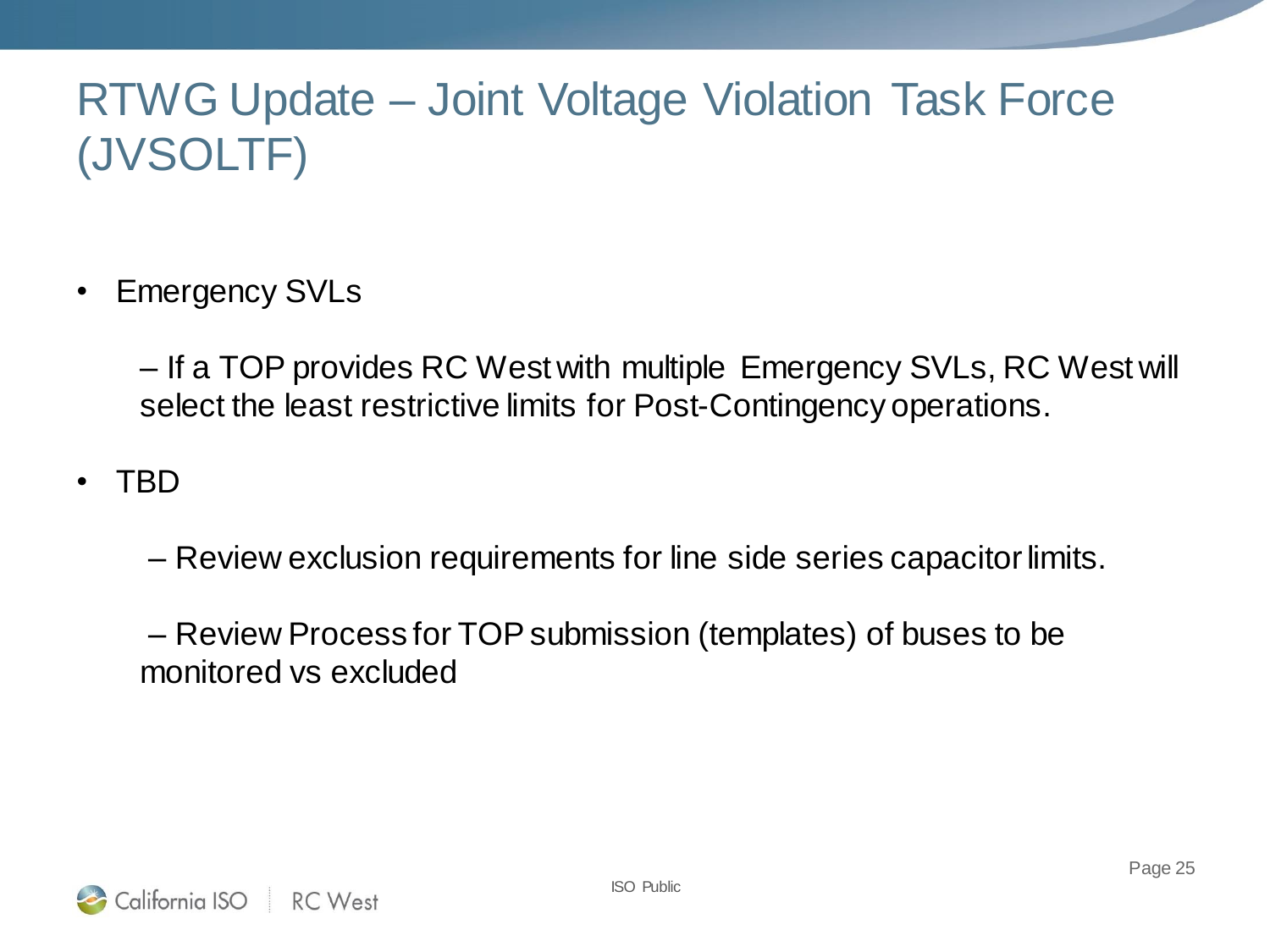## Future Agenda Items

- The next RC West Oversight Committee meeting is scheduled on August 24, 2022; visit [RC West webpage](http://www.caiso.com/informed/Pages/RCWest/Default.aspx) for additional details
- Send topic suggestions to [rc-westoc@caiso.com.](mailto:rc-westoc@caiso.com)

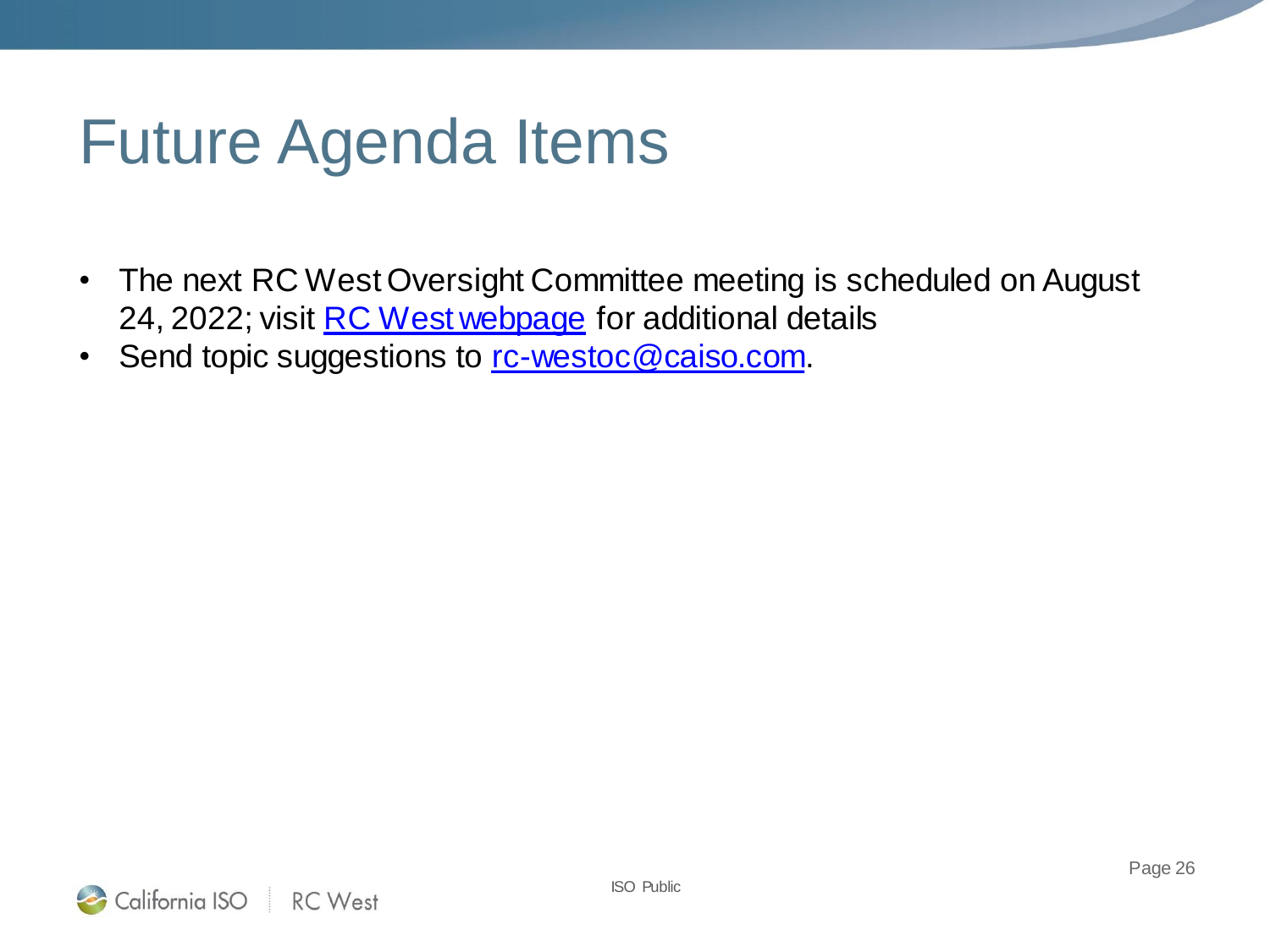## Open for Public Comments